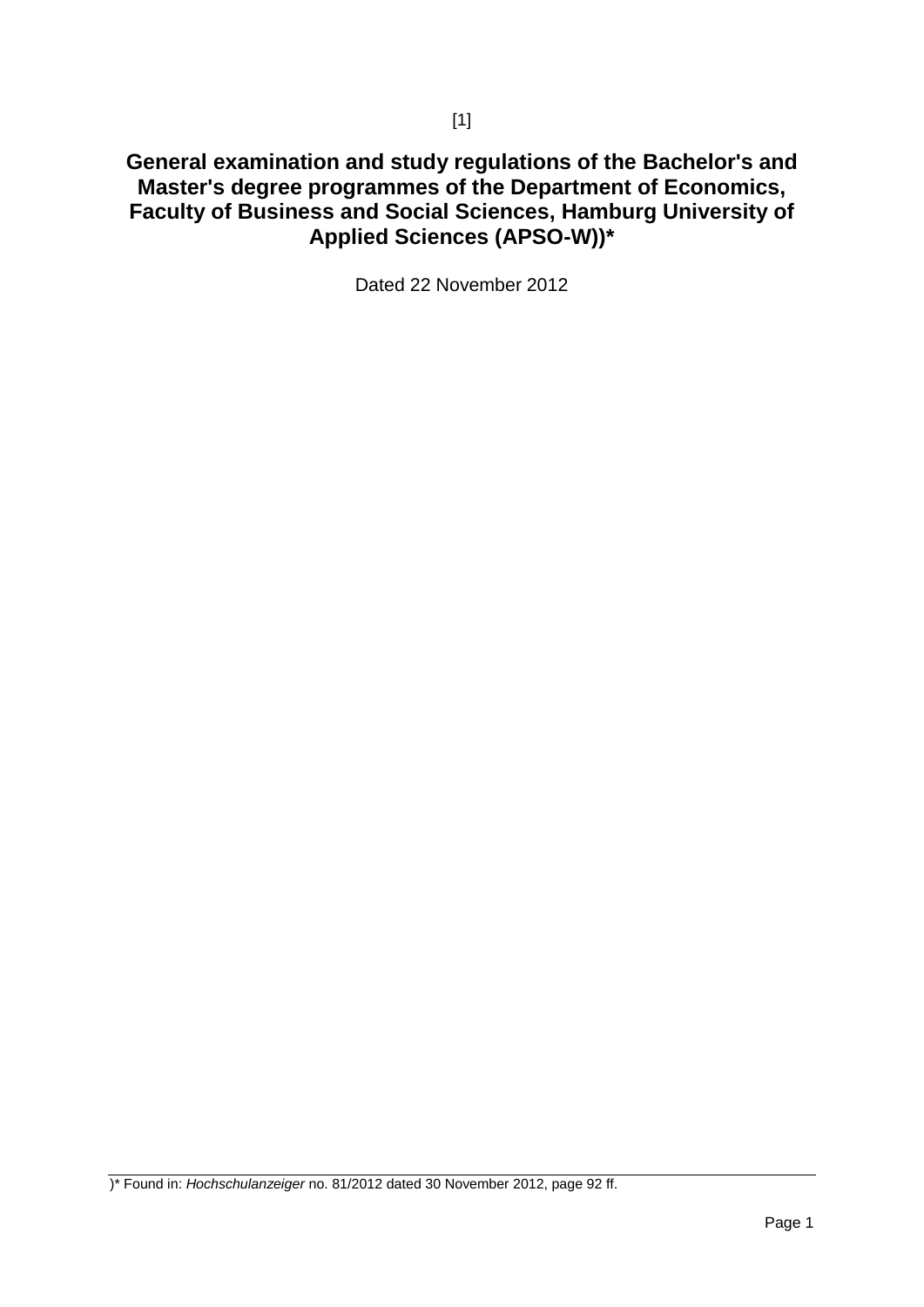## **General examination and study regulations of the Bachelor's and Master's degree programmes of the Department of Economics, Faculty of Business and Social Sciences, Hamburg University of Applied Sciences (APSO-W))\***

Dated 22 November 2012

On 22 November 2012, in accordance with § 108, section 1, sentence 3, *Hamburgisches Hochschulgesetz* (*HmbHG*) [Hamburg universities act] of 18 July 2001 (*HmbGVBl*. [*Hamburgisches Gesetz- und Verordnungsblatt*, Hamburg law and ordinance gazette], page 171) last amended on the 20 December 2011 (HmbGVBl., page 550), the presiding committee of Hamburg University of Applied Sciences has approved of the "General examination and study regulations of the Bachelor's and Master's degree programmes of the Department of Economics, Faculty of Business and Social Sciences, Hamburg University of Applied Sciences" as agreed upon by the faculty council on 27 September 2012 according to § 91, section 1, number 1, *HmbHG*, as indicated hereafter.

## **TABLE OF CONTENTS**

| 1<br>§1<br>§2<br>§3                                                | <b>SECTION – GENERAL</b><br><b>GENERAL PROVISIONS</b><br>LIST OF ABBREVIATIONS<br>PRESCRIBED PERIOD OF STUDY AND ACADEMIC DEGREE                                                                                                                                                                                                                                                                                         | P. 2<br>P.2<br>P.3                                                                   |
|--------------------------------------------------------------------|--------------------------------------------------------------------------------------------------------------------------------------------------------------------------------------------------------------------------------------------------------------------------------------------------------------------------------------------------------------------------------------------------------------------------|--------------------------------------------------------------------------------------|
| $\mathbf{2}$<br>§4<br>§5<br>§6                                     | <b>SECTION - APPOINTEES AND COMMITTEES</b><br><b>ACADEMIC ADVISOR</b><br>PRACTICAL COURSE SUPERVISOR<br><b>EXAMINATION BOARD</b>                                                                                                                                                                                                                                                                                         | P. 4<br>P.4<br>P.4                                                                   |
| $\mathbf{3}$<br>§7<br>§8                                           | <b>SECTION - MODULES; CREDIT POINTS; DEGREE COURSE SCHEME AND COURSES</b><br>MODULES, CREDIT POINTS AND DEGREE COURSE SCHEME<br><b>COURSES</b>                                                                                                                                                                                                                                                                           | P. 6<br>P. 7                                                                         |
| 4<br>$\S9$<br>§10<br>§11<br>§12<br>§13<br>§14<br>§15<br>§16<br>§18 | <b>SECTION - EXAMINATIONS</b><br><b>EXAMINERS</b><br><b>PERFORMANCES</b><br><b>ACADEMIC ADVICE</b><br>PRACTICAL PHASE<br><b>BACHELOR THESIS</b><br><b>MASTER THESIS</b><br>TAKING EXAMINATIONS, PARTICIPATION REQUIREMENTS AND ADMISSION<br><b>RESTRICTION</b><br>REPETITION OF EXAMINATIONS<br>§17 EVALUTION AND MARKING<br>PASSING AS WELL AS DIPLOMA, DIPLOMA SUPPLEMENT AND CERTIFICATE OF<br><b>ACADEMIC DEGREE</b> | P. 8<br>P. 8<br>P. 10<br>P. 10<br>P. 10<br>P. 11<br>P. 11<br>P. 12<br>P. 12<br>P. 13 |
| 5.<br>§19                                                          | <b>SECTION - OTHER EXAMINATION MATTERS</b><br>RECOGNITION OF PERFORMANCES - EXAMINATION AND STUDY PERFORMANCES,<br>DURATION OF STUDIES AND OTHER KNOWLEDGE AND SKILLS                                                                                                                                                                                                                                                    |                                                                                      |
| §20<br>§21<br>§22<br>§23<br>§24<br>§25<br>§26<br>§27               | EXAMINATION FILES, RETENTION PERIODS, INSPECTION OF FILES<br>COMPENSATION FOR DISADVANTAGES FOR DISABLED AND CHRONICALLY ILL<br><b>STUDENTS</b><br>COMPENSATION FOR DISADVANTAGES FOR SPECIFIC LIFE SITUATIONS<br>DECEIT, INFRINGEMENT OF REGULATIONS, DEFAULT<br>INTERRUPTION AND WITHDRAWAL<br>INVALIDITY OF THE EXAMINATION<br><b>OBJECTION</b><br>DEVIATING REGULATIONS WITH JOINT DEGREE PROGRAMMES                 | P. 15<br>P. 16<br>P. 16<br>P. 16<br>P. 17<br>P. 17<br>P. 18<br>P. 18<br>P. 18        |
| 6<br>§28                                                           | <b>SECTION - CONCLUDING PROVISIONS</b><br>ENTRY INTO FORCE AND ANNULMENT OF THE APSO-W, CHANGE OF THE<br>EXAMINATION AND STUDY REGULATIONS                                                                                                                                                                                                                                                                               | P. 19                                                                                |
|                                                                    |                                                                                                                                                                                                                                                                                                                                                                                                                          |                                                                                      |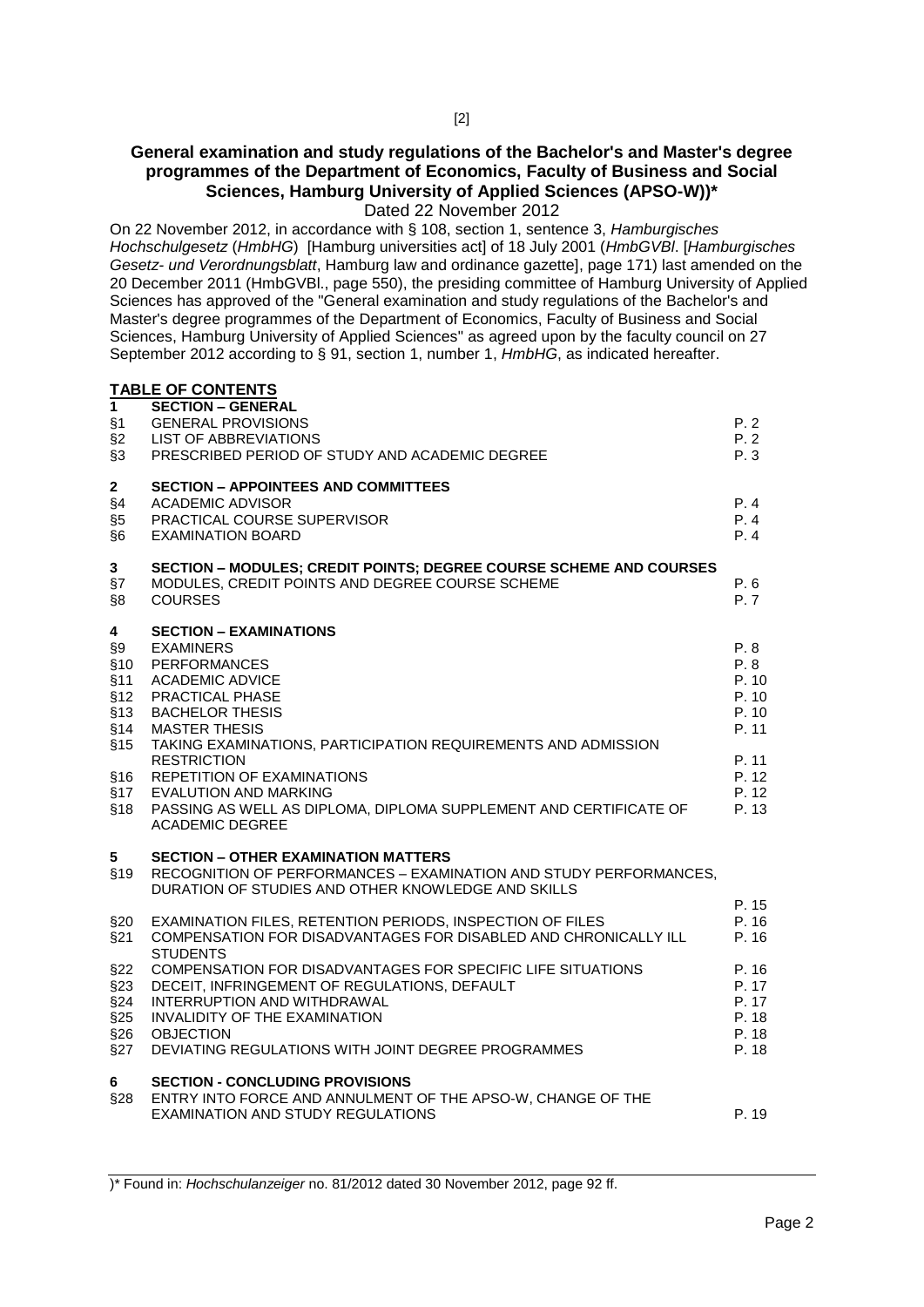## **1 Section – General**

## **§1 General provisions**

The general examination and study regulations of the Bachelor's and Master's degree programmes of the Department of Economics, Faculty of Business and Social Sciences, Hamburg University of Applied Sciences (APSO-W) regulate the Bachelor's and Master's degree programmes of the Department of Economics, Faculty of Business and Social Sciences, Hamburg University of Applied Sciences. In the degree-programme specific examination and study regulations, further provisions may be stipulated to the extent admitted by these general examination and study regulations.

## **§2 List of abbreviations**

The following abbreviations are used in this order: GBS = General business studies CA = compulsory attendance APSO-W = *Allgemeine Prüfungs- und Studienordnung der Bachelor- und Masterstudiengänge des Departments Wirtschaft der Fakultät Wirtschaft und Soziales der Hochschule für Angewandte Wissenschaften Hamburg* [general examination and study regulations of the Bachelor's and Master's degree programmes of the Department of Economics, Faculty of Business and Social Sciences, Hamburg University of Applied Sciences] BA = Bachelor Con = Controlling CP = Credit points ECTS = European credit transfer system  $Ex = Excursion$ SSS = subject-specific semester  $TP = Term$  paper HAW = *Hochschule für Angewandte Wissenschaften Hamburg* [Hamburg University of Applied **Sciences1** HmbHG = *Hamburgisches Hochschulgesetz* [Hamburg universities act] US = University semester IBA = International business administration InCo = Intercultural communication  $T = Test$ Coll = Colloquium  $L =$  Laboratory tutorial  $TOC = Type of course$ MA = Master O = Oral examination Prac = Practical course PracR = Practical course report ProSem = Project (seminar) EP = Examination performance ESR = Examination and study regulations QM = Quantitative methods Rep = Report Acc = Accounting Sem = Seminar AcA = Academic advice StP = Study performance Sm = Semester SoMa = Social studies and management WHS = Weekly hours per semester  $TiS = T$ uition in seminars  $Te = Test$ ToR = Transcript of records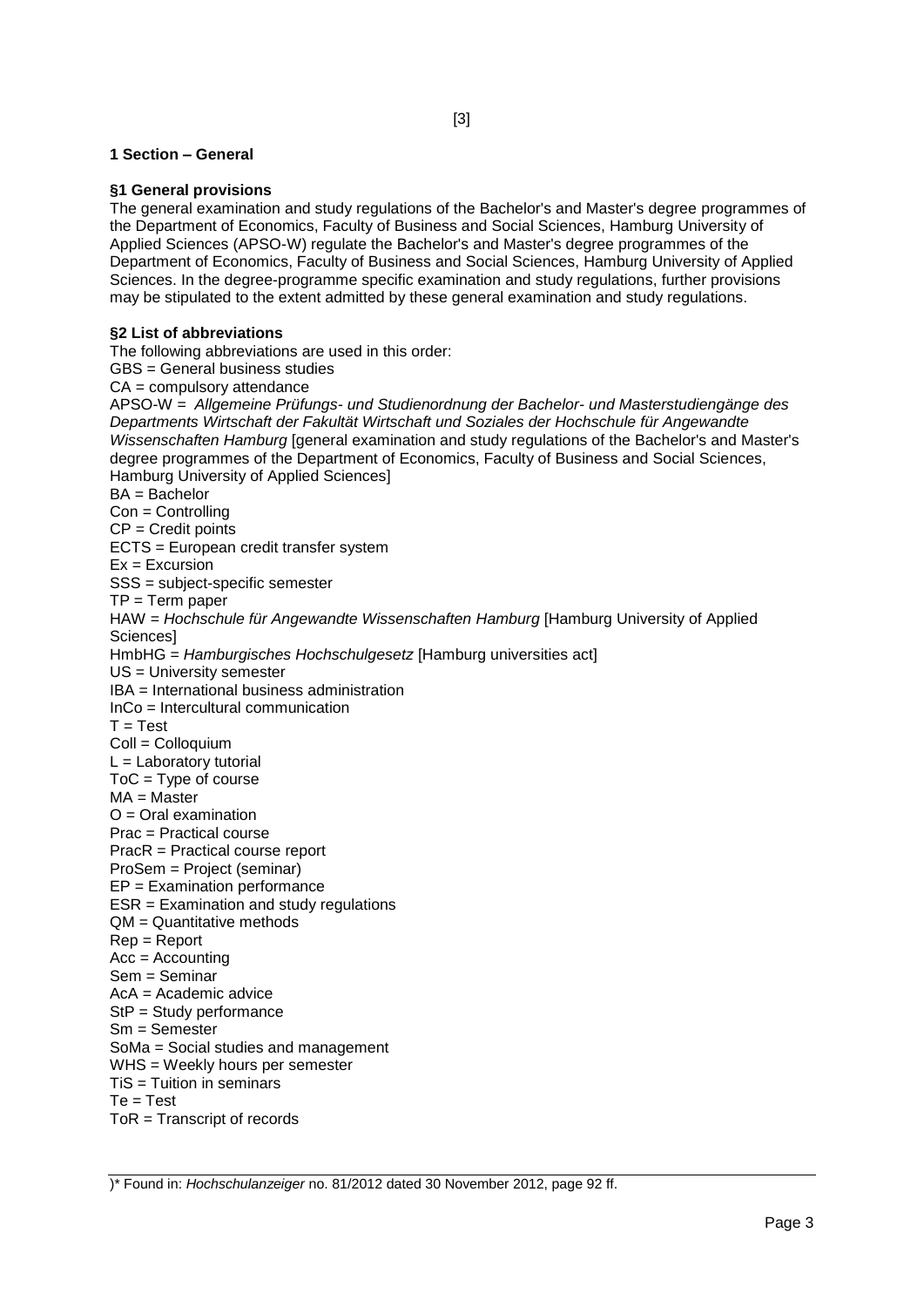$Lec = lecture$  $Tut = tutorial$ comp- = comparative Eco = Economics CI = Commercial informatics

## **§3 – Prescribed period of study and academic degree**

(1) The prescribed period of study for a Bachelor's degree programme amounts to six to eight semesters, while the prescribed period of study for a Master's degree programme amounts to two to four semesters.

(2) Upon the successful completion of a Bachelor's degree programme, the university will award the academic degree of "Bachelor of Arts" (B.A.) or "Bachelor of Science" (B.Sc.); upon the successful completion of a Master's degree programme, the university will award the academic degree of "Master of Arts" (M.A.) or "Master of Science" (M.Sc.).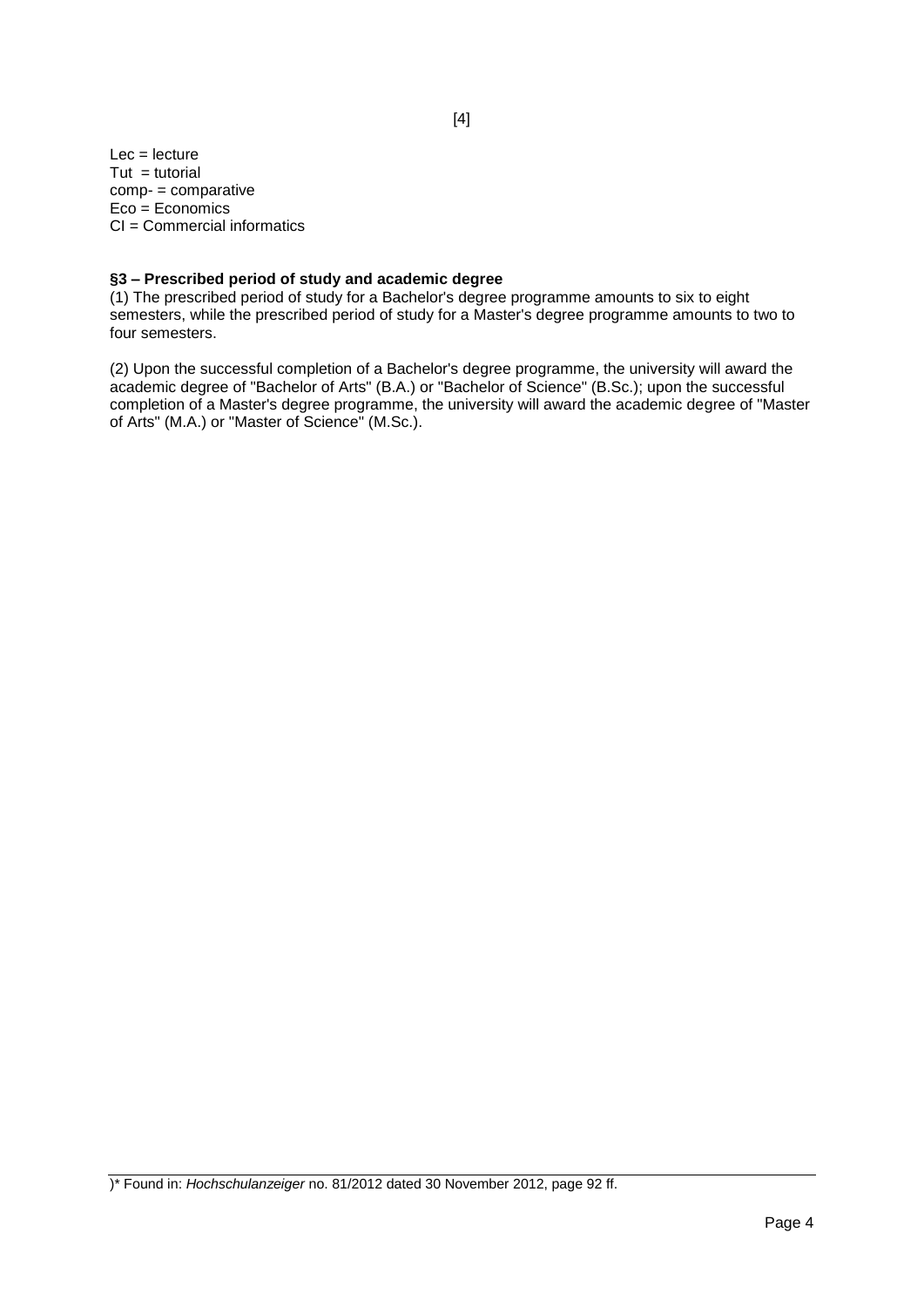## **2 Section – Appointees and committees**

## **§4 Academic advisor**

The faculty council appoints one professor as academic advisor for one or several degree programmes. The term of office amounts to two years. It will be extended automatically by the abovementioned term provided that no new elections are held at the end of the term of office. Their task consists of offering course-related professional advice regarding all related questions. The academic advisor may invite students who have achieved less than half of the prescribed credit points after the first two subject-specific semesters as well as students whose period of study exceeds the prescribed period of study to a meeting in which they will be provided with advice regarding the further course of their studies.

## **§5 Practical course supervisor**

(1) The faculty council appoints the practical course supervisor for one or several degree programmes. In particular, they will have the following tasks:

> a) Advising and supporting the students during the practical course in all matters related to the practical phase, in particular in finding placements for the practical course,

b) Confirmation of the successful completion of the practical phase,

c) Adoption or modification of the practical course regulations with the agreement of the head of department.

(2) The term of office amounts to two years. It will be extended automatically by the above-mentioned term provided that no new elections are held at the end of the term of office.

## **§ 6 Examination board**

(1) For the organisation and implementation of the tasks prescribed by these regulations and the respective degree-programme specific examination and study regulations, an examination board is formed. The examination board has seven members: four members of the group of professors, one member of the group of scientific staff, and two members of the group of students. For every member, a representative is to be appointed. The term of office of the student members amounts to one year while the term of office of the other members amounts to two years. The term of office of the nonstudent members is extended automatically by the above-mentioned term provided that no new elections are held at the end of the term of office.

(2) Both the respective members of the examination board as well as the representatives for every individual member are appointed by the faculty council. The examination board elects a presiding member and their deputy amongst its members. In the event of a permanent withdrawal of a member or their representative, the faculty council appoints a successor for the remaining term of office.

(3) The examination board ensures that the provisions of the examination regulations are complied with and that the correct procedural sequence of the examinations is guaranteed. By means of a corresponding organisation of the study and examination offer, the examination board ensures that the prescribed performances and the Bachelor and/or Master thesis can be achieved/ submitted within the prescribed period of study. The examination board will report the current status and development of the examination system and the periods of study to the head of department as needed and provides ideas for reformation of the degree programme and the examination and study regulations.

(4) The members of the examination board have the right to attend examinations. This right of attendance also applies to the resolutions regarding marks and their publication.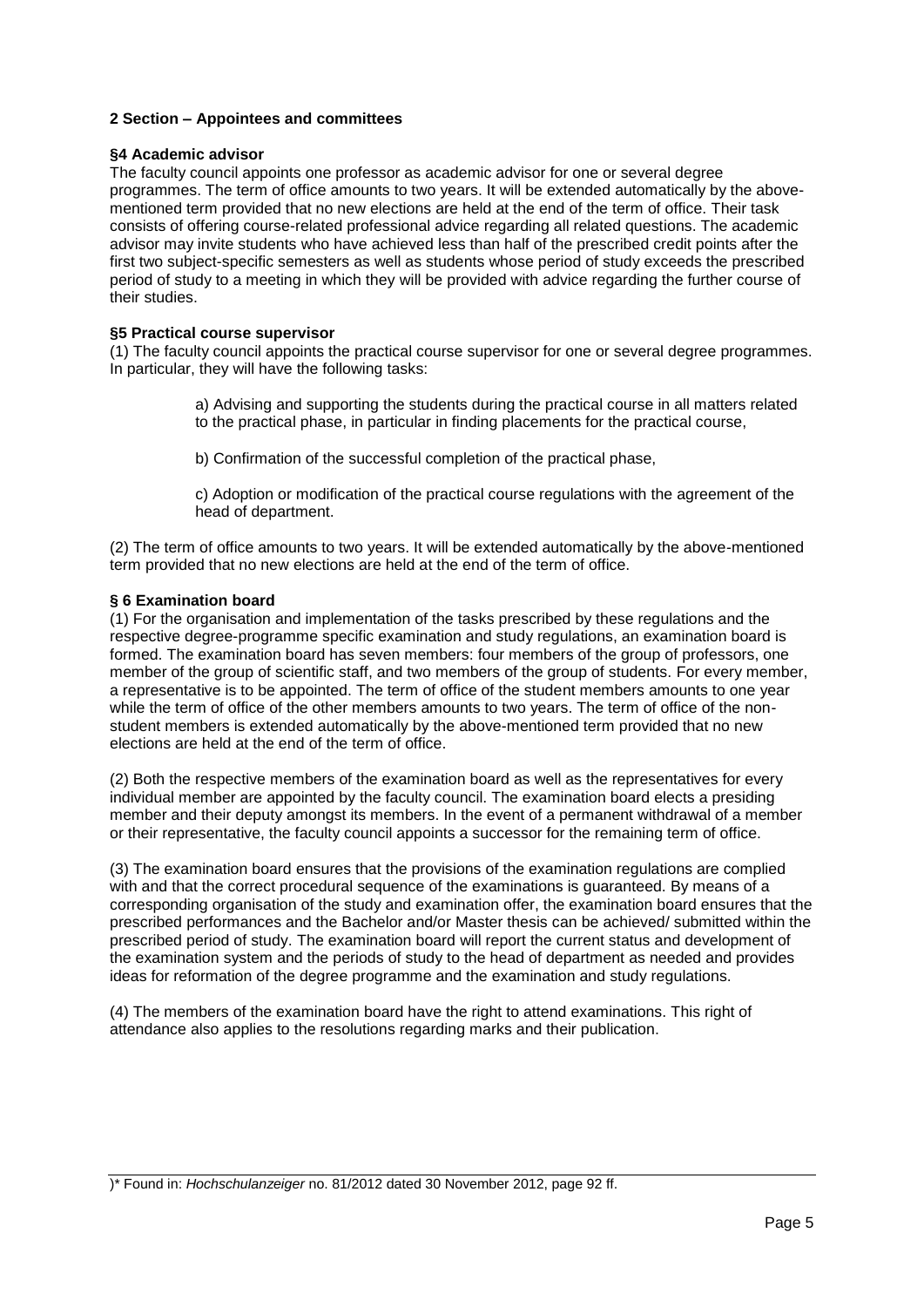(5) The members are sworn to secrecy regarding all processes and discussions with respect to the examination of individual students. If a member or their representative is not employed in the public sector, they are to be sworn to secrecy by the presiding member or their proxy.

(6) The meetings of the examination board are not public.

(7) The examination board has a quorum if at least three members, including the presiding member or their proxy and one member of the group of professors, are present. In the case of a tie, the vote of the presiding member is decisive.

(8) The examination board may stipulate in the rules of procedure in which cases resolutions can be made in a circulation procedure. In the rules of procedure, the examination board may transfer individual authorities to the presiding member. In order to object the decisions of the presiding member, the examination board may be appealed to; the appeal has a suspensive effect.

(9) The resolutions of the examination boards are to be recorded. The resolutions of the examination board and the resolutions of the presiding member in the framework of the individual authorities conferred to them are binding for all parties involved. The rights of the students regarding an implementation of the objection procedure and legal proceedings remain unaffected.

(10) The examination board bindingly fixes the dates for the examinations to be rendered and the corresponding registration procedure for all parties involved. Insofar as the examination board does not make any stipulations, the responsible examiner shall fix the dates and the corresponding registration procedure upon agreement with the examination board.

(11) The examination board may also stipulate a compulsory registration for courses, as well.

(12) The examination board will publish their orders, stipulations, and other decisions, in particular the announcement of the registration and examination dates as well as examination results in due time, taking into consideration the data-protection stipulations with a legally binding effect via posting, in the internet or another suitable method.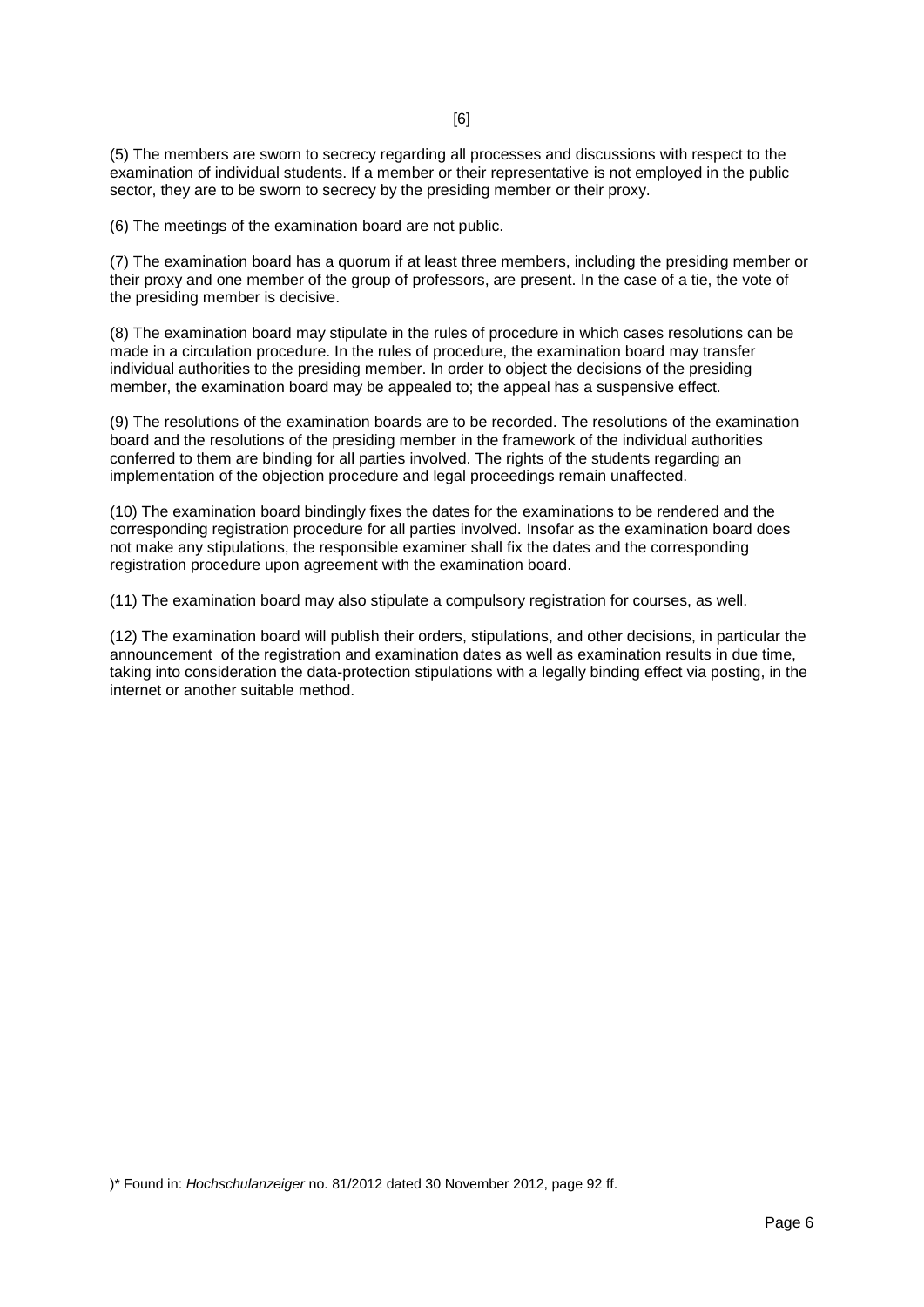## [7]

## **3 Section – Modules, credit points, degree course scheme and courses**

## **§ 7 Modules, credit points and degree course scheme**

(1) The degree programmes are to be structured in modules. One module is a self-contained teaching and learning unit consisting of one or several courses with a relating content and which is generally completed with an examination (performance in the sense of § 10, section 1). The module confers a partial qualification of the qualification target of the entire degree programme. The participation in the courses of a module might depend on the successful completion of other modules.

(2) Compulsory modules are mandatory for students, while optional compulsory modules can be selected from the existing offer in the prescribed number according to the student's own discretion. They aim at deepening and extending the basics as well as at specialisation. The degree-programme specific examination and study regulations may prescribe additional modules. These are modules from the optional compulsory modules offer which the students select additionally but are not included in the calculation of the overall mark. The access to compulsory, optional compulsory and additional modules may be restricted according to § 15, section 2.

(3) The student workload for the individual modules, including the practical module, as well as for the Bachelor and Master thesis is indicated in credit points (CP). These credit points are based on the European Credit Transfer System (ECTS). According to this system, one credit point corresponds to an average workload of 25 to 30 hours. For every successful semester, 30 credit points are to be granted while any exceedance or shortfalls are admissible in justified exceptional cases. A year of study is completed with 60 credit points. The following applies to the distribution of credit points:

> (a) The entire study offer and the distribution of credit points and weekly hours per semester can be obtained from the degree course scheme of the respective degreeprogramme specific examination and study regulations (see section 4).

(b) The credit points to be attributed to a module are obtained by the student if they meet the requirements stipulated in the respective degree-programme specific examination and study regulations.

(3) In particular, the degree course scheme of a degree programme contains the following binding stipulations:

> (a) The specific designation of the individual modules and their classification as compulsory or optional compulsory modules,

(b) The credit points allocated to the respective module,

(c) The number and the specific designation of the courses allocated to the individual module,

(d) The

aa) subject-specific semester,

bb) type of course,

cc) credit points,

- dd) weekly hours per semester,
- ee) type and forms of examination,
- ff) admission requirements for the individual courses, modules and examinations,

gg) group size and faculty-student ratio (capacitive weighting factor) insofar as they do not correspond to the number one,

- hh) and compulsory attendance
- allocated to the respective course.

The degree course scheme is an integral part of the respective degree-programme specific examination and study regulations.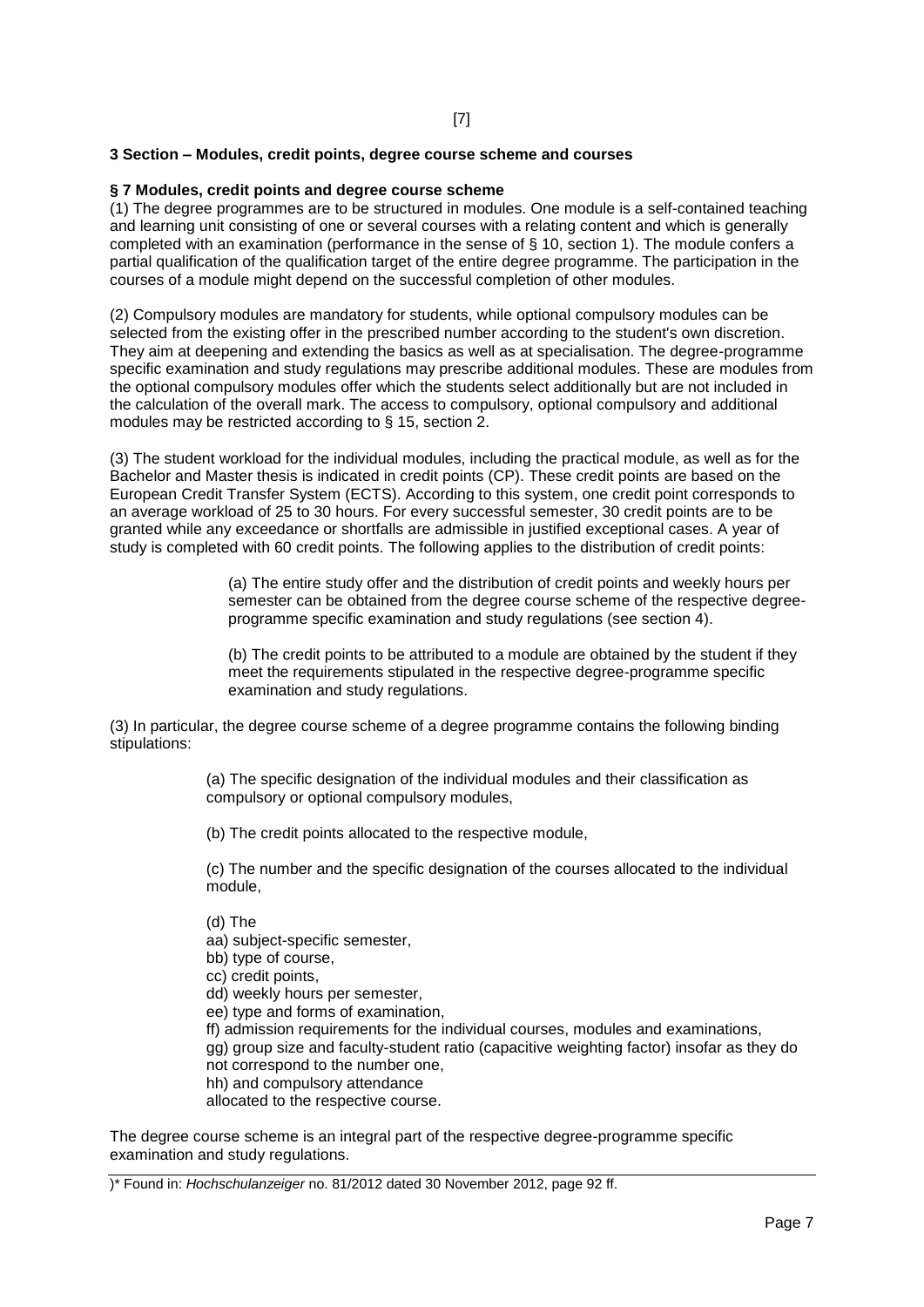(4) The module guides contain summarized, detailed module descriptions in addition to the provisions of the degree-programme specific examination and study regulations, in particular information on the qualification and competency objectives, contents, types of courses and course languages, requirements for the participation in the module and the module examination and workload. The module guides are not an integral part of these regulations and the respective degree-programme specific examination and study regulations. The module guides must not deviate from the provisions of these regulations and the degree-programme specific examination and study regulations. The module guides, any amendments and annulments are resolved by the examination board.

#### **§ 8 Courses**

(1) Courses are, in particular:

#### 1 Tuition in seminars (TiS)

In tuition in seminars, scientific general and special knowledge and methods are presented and taught by the lecturers with an active participation of the students. The tuition in seminars should be the predominant type of course.

#### 2 Colloquium (Coll)

In the colloquium, lectures on individual subjects are held, which are followed by discussions.

#### 3 Seminar (Sem)

The seminar is a course with compulsory attendance, in which the presentation and teaching of scientific general and specific knowledge and methods are supplemented by reports or other own contributions by the students.

#### 4 Practical course (Prac)

The practical course is a course in which the students elaborate a (subject-specific) practical tasks set largely independently, according to the instructions and under the supervision of the teaching staff, individually or in groups.

#### 5 Project seminar (ProSem)

The project seminar is an interdisciplinary course. It contains an interdisciplinary tasks set, which the students elaborate in groups, independently, in an application-oriented manner, applying subjectspecific and organisational problem-solving methods.

#### 6 Tutorial (Tut)

The tutorial is a course in which the students have to process prescribed tasks set under the supervision of the teaching staff.

The degree-programme specific examination and study regulations may prescribe further types of courses.

(2) If the degree-programme specific examination and study regulations prescribe compulsory attendance for the individual courses, this requirement is fulfilled if at least 80% of the prescribed course hours in the semester have been attended; the degree-programme specific examination and study regulations may prescribe a compulsory attendance of up to 100%.

(3) In the framework of the individual courses, excursions lasting one or several days may be conducted. Compulsory excursions are subject to the approval by the head of department. The approval is granted under the precondition that the financing of the excursion is secured and that the excursion does not hinder the teaching. During a compulsory excursion, no courses and examinations in the subject-specific semester to which the excursion applies may be held. The participation in the excursion is certified by the head of the excursion.

<sup>)\*</sup> Found in: *Hochschulanzeiger* no. 81/2012 dated 30 November 2012, page 92 ff.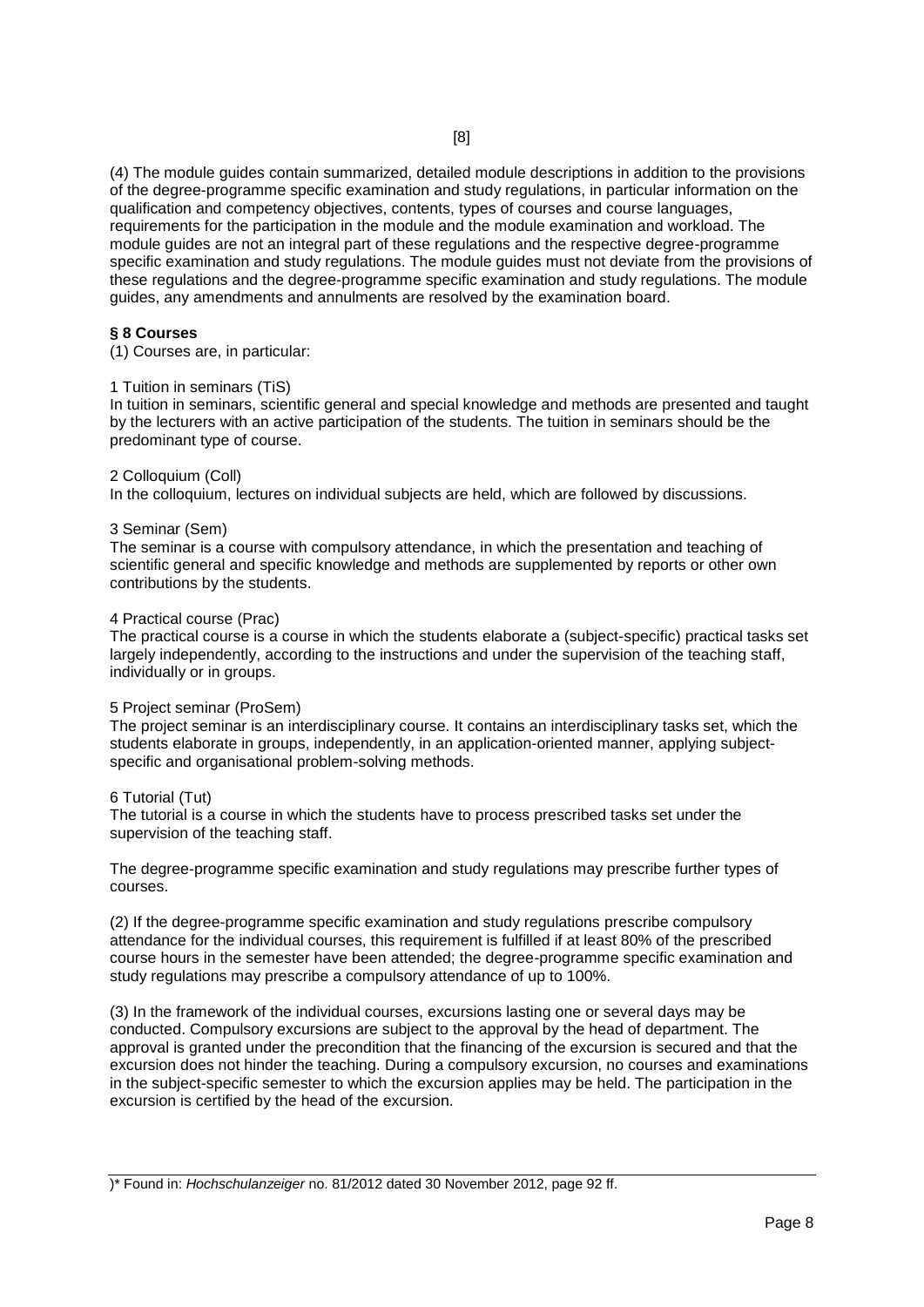## **4 Section - Examinations**

## **§9 Examiners**

(1) Professors of the faculty are entitled to examine students in their specific field. Scientific staff and employees and teaching staff are entitled to examine students on the examination material presented in their courses. For second opinions and in particularly exceptional cases, persons who do not belong to the faculty may also be appointed as examiners if they possess the qualification to be determined by the examination or an equivalent qualification as a minimum requirement. They are appointed by the examination board.

(2) The examiners are not bound by instructions when it comes to the assessment of examination and study performances. The stipulations of § 6, section 5, on the confidentiality obligations are applicable correspondingly.

#### **§10 Performances**

(1) The performances are either in the form of examination performance (EP) or study performance (SP) examination type. Examination performances are evaluated and marked. Study performances are only evaluated as pass or fail.

(2) Performances are achieved along with the studies via the following forms of examination:

## 1 Test (T)

A test is a piece of work to be produced under supervision in which the students process the task given on their own and independently, without the use of aids or using the admissible aids. The duration of a test amounts to a minimum of 60 minutes but no more than 240 minutes. A test may wholly or partially consist of selective exercises (cf. section 5).

#### 2 Oral examination (O)

An oral examination is an assessment interview in which the students have to demonstrate in free speech that they have a good command of the examination topics. It usually lasts 15 to 45 minutes per student tested. Oral examinations can be carried out as individual examinations or as group examinations. The test is to be implemented in the presence of an observer. The latter must be one of the persons entitled to examining students according to § 9, section 1. The performance in the oral examination is only assessed and, if applicable, marked by the responsible examiner. The main objects and results of the oral examination are to be recorded in a protocol. This protocol is signed by the examiner and remains attached to the examination file. Members of the Hamburg University of Applied Sciences are admitted as audience to oral examinations in accordance with the free spaces available. Here, students who wish to take the same examination during the next examination period are to be preferred. The admission does not apply to the consultation and the publication of the examination results. Upon a corresponding request by the student, the public will be excluded.

#### 3 Colloquium (Coll)

The colloquium is an assessment interview which also aims at determining if an examination performance which has not been rendered under supervision has been achieved independently by the student. The duration of the colloquium amounts to at least 15 but not more than 45 minutes per student to be examined. The provisions for the oral examination apply correspondingly.

#### 4 Report (Rep)

A report is a lecture of 15 to 45 minutes based on a written elaboration produced by the student themselves. In the written elaboration, the most important results are summarized which are to be presented in free speech in the presentation and to be represented in the subsequent discussion – which is held by the moderator of the discussion. Together with the presentation, a written declaration is to be submitted which indicates that the work – in the case of group work, the correspondingly marked parts of the work (§ 17, section 1) – has been created independently and without the help of others and that only the indicated sources and aids have been used. The written elaboration as well as the presentation and graphics used in the lecture are to be submitted in written and electronic form.

<sup>)\*</sup> Found in: *Hochschulanzeiger* no. 81/2012 dated 30 November 2012, page 92 ff.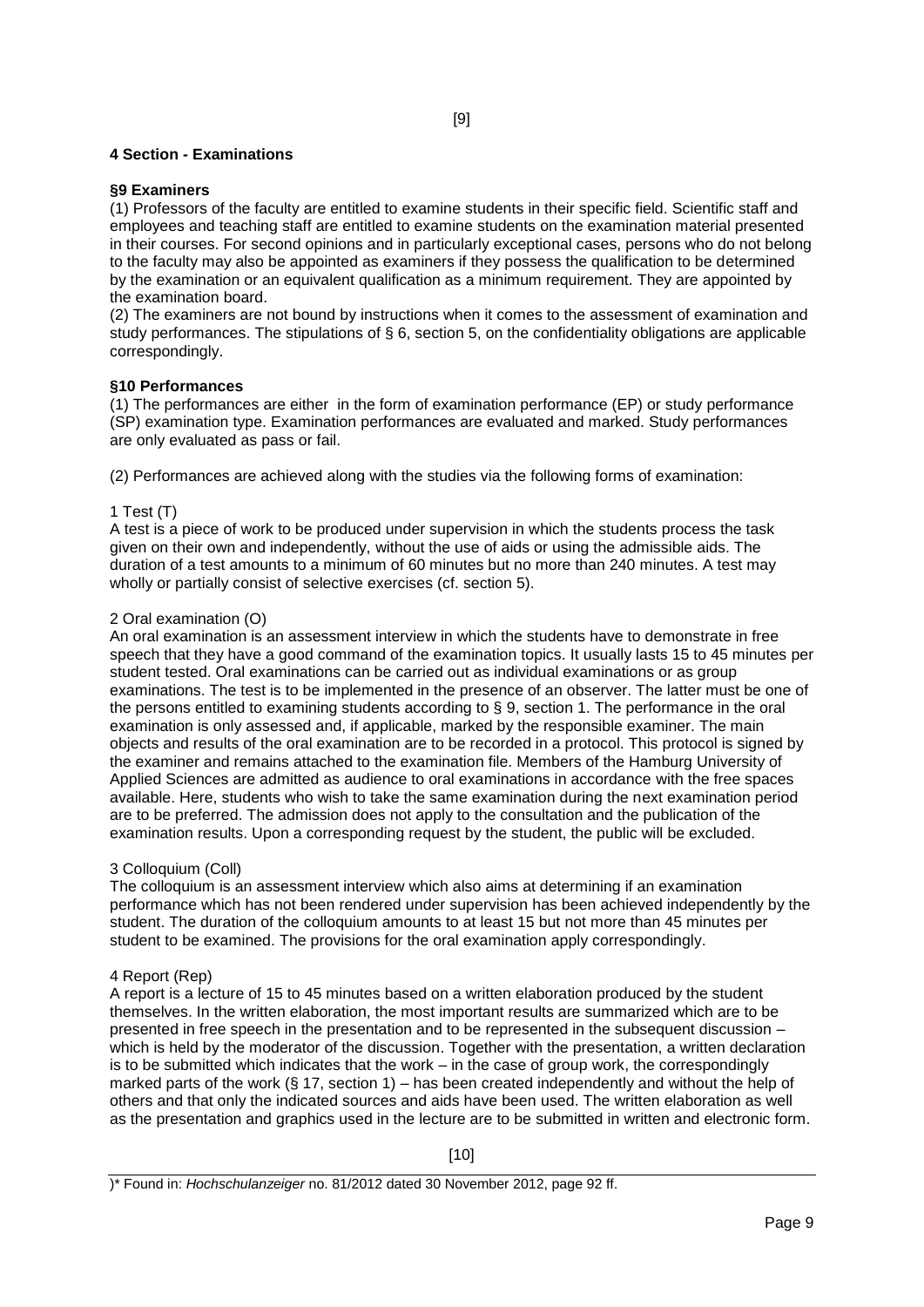## 5 Term paper (TP)

A term paper is a piece of work to be produced without supervision, applying scientific methods and findings by means of which the student verifies the independent processing of a stipulated subject matter. The time given for producing a term paper amounts to a maximum of six weeks and it is to be submitted at the end of the respective module. The term paper can be completed with a colloquium or a presentation. Together with the term paper, a written declaration is to be submitted according to which the piece of work - in the case of group work, the correspondingly marked parts of the piece of work (§ 17, section 1) - has been created independently without any help and that only the indicated sources and aids have been used. The term paper may also be created in the lecture-free period.

#### 6 Laboratory tutorial (LT)

In a laboratory tutorial, the students have to successfully execute the tasks stipulated by the examiner and/or verify their knowledge via accompanying colloquiums and/or by means of protocols and/or by a written/electronic task solution. The written elaborations are to be submitted within a period stipulated by the examiner.

#### 7 Project report (P)

A project report is an interdisciplinary task from the respective occupational field of the degree programme which is to be processed. The processing time amounts to a maximum of 24 weeks and ends with the completion of the respective module, at the latest. The project is completed with a colloquium.

#### 8 Practical course report (PracR)

The practical course report is an elaboration to be written without supervision via which the student verifies the independent demonstration of the occupational activities and tasks in the framework of the practical phase, which is completed with a presentation. The processing time for the practical course report including preparing and holding the presentation amounts to four weeks.

(3) Unless otherwise stipulated by these regulations or the respective degree-programme specific examination and study regulations, the examiner will determine the admissible duration of the respective examination as well as the type and scope of the admissible aids within due time before the examination. If the degree-programme specific examination and study regulations indicate more than one examination form per examination, the examiner shall decide on the examination form to be implemented or the combination of examination forms to be implemented, within due time at the beginning of the lecture period.

(4) The period for the assessment of a performance should not exceed four weeks, eight weeks for Bachelor theses and twelve weeks for Master theses, calculated as of the point in time of submission.

(5) As selective tasks, in tests, selectable self-contained questions are admissible in the form of

a) Multiple-choice questions (selective questions in which one or several correct answers are to be selected from several possible answers);

b) Single-choice questions (selective questions in which one correct answer is to be selected from several possible answers); and

c) Decision questions (selective questions in which one correct answer is to be selected from two possible answers - true/false, yes/no etc.)

(6) To tests containing selective tasks, the following applies in particular:

a) The tests can be done completely or partially on machine-readable sheets of paper or PCsupported, insofar as the technical requirements for a proper implementation of the examination are fulfilled;

b) The questions of the examination must be comprehensible, consistent and unambiguous;

- c) Deducting a point for incorrect answers is inadmissible;
- d) Maximally 25% of the test may be decision questions with two possible answers;

)\* Found in: *Hochschulanzeiger* no. 81/2012 dated 30 November 2012, page 92 ff.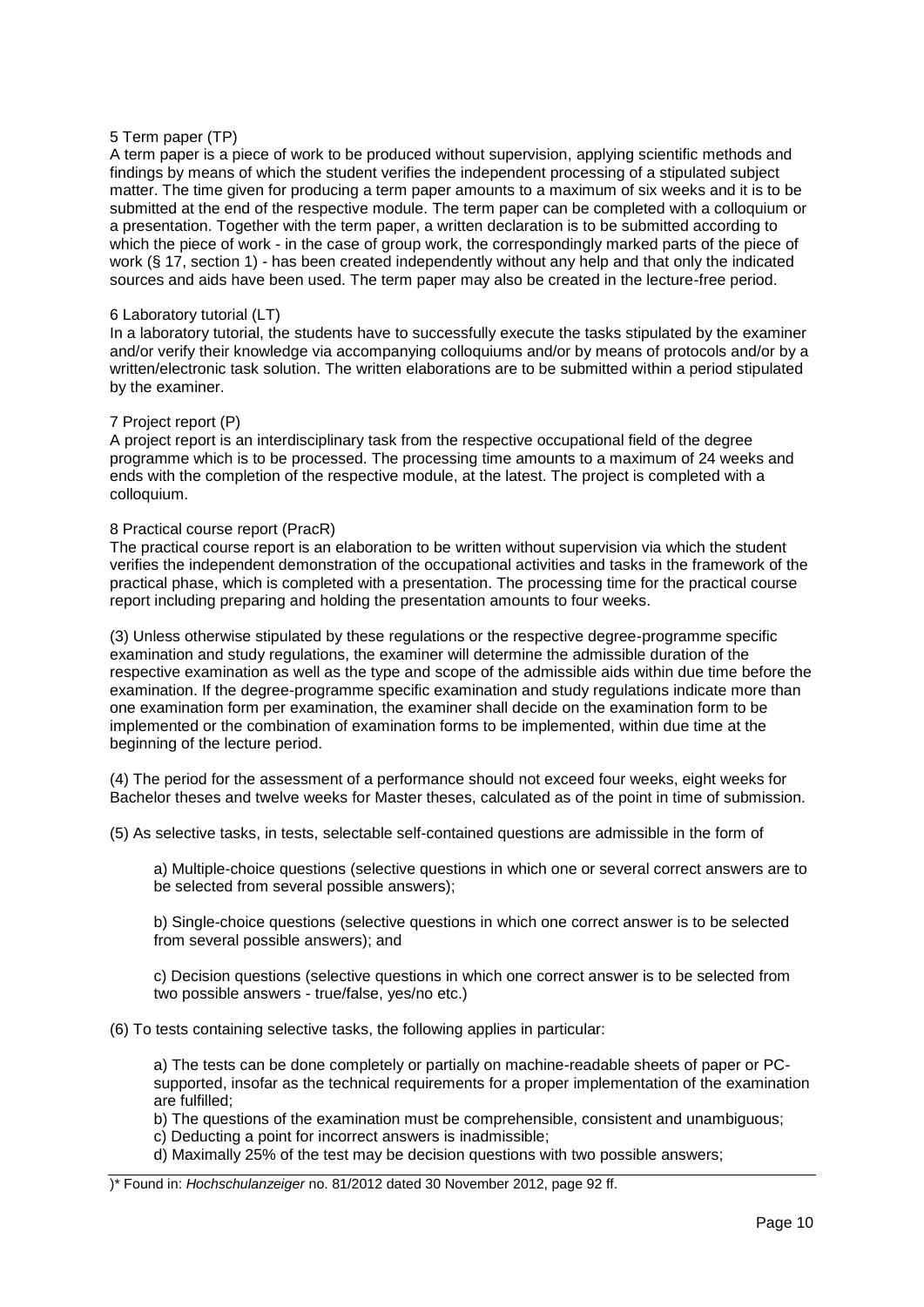e) Decision questions can be combined to question complexes.

f) The examination questions are to be elaborated by two examiners or to be elaborated by one examiner and checked for possible mistakes, ambiguity, etc. by a second examiner.

(7) If more than 50% of a test is made up by selective tasks, the following applies additionally:

a) At least 40 students must take the test.

b) The test is considered passed if the student to be examined achieves at least the average of all examination participants minus 20% (relative pass mark).

c) It must not be a pure re-examination.

The above-mentioned restrictions are not applicable to tests with selective tasks in which the students may optionally add further details to the answers selected by them and these details are then additionally considered in the assessment by the examiner. 100

#### **§11 Academic advice**

(1) Academic advice may be provided in individual or group consultations. The head of department will regulate any more details. The academic advice shall provide information on the objectives of the degree programme, its contents and structure, in particular with respect to the examination and study performances to be gained as well as on the areas of activity of the occupational practice.

(2) An orientation unit is to be implemented as an introduction into the degree programme. The students shall participate in its organisation. In the degree-programme specific examination and study regulations, the participation in the orientation unit can be stipulated as part of the academic advice.

#### **§12 Practical phase**

(1) In the Bachelor's degree courses, the practical phase lasts 24 weeks. The practical phase includes an occupational activity. Here, the knowledge and skills acquired in the study courses are to be implemented in practice, whereby the students are supposed to independently process operational tasks. The practical phase is completed with a practical phase report and a presentation or a colloquium – each as study performance. In the degree-programme specific examination and study regulations, further requirements may be regulated. The procedure and organisation of the practical phase are regulated by the examination board in concert with the practical course supervisor in the form of practice guidelines.

(2) In Master's degree programmes, a practical phase may be scheduled. The stipulations of section 1 apply correspondingly.

#### **§13 Bachelor thesis**

In order to complete the Bachelor's degree programme, the student shall write a thesis in a subject area corresponding to the respective degree programme (Bachelor thesis). In the Bachelor thesis, the students shall demonstrate that they are able to independently process tasks from their occupational area of activity corresponding to the degree programme, applying scientific methods and findings. The processing period for the Bachelor thesis is eight weeks.

(2) The requirements for the registration for the Bachelor thesis are regulated by the degreeprogramme specific examination and study regulations.

(3) The Bachelor thesis is issued by the presiding member of the examination board. The point in time of the issue is to be recorded in the files. The students may submit topic suggestions.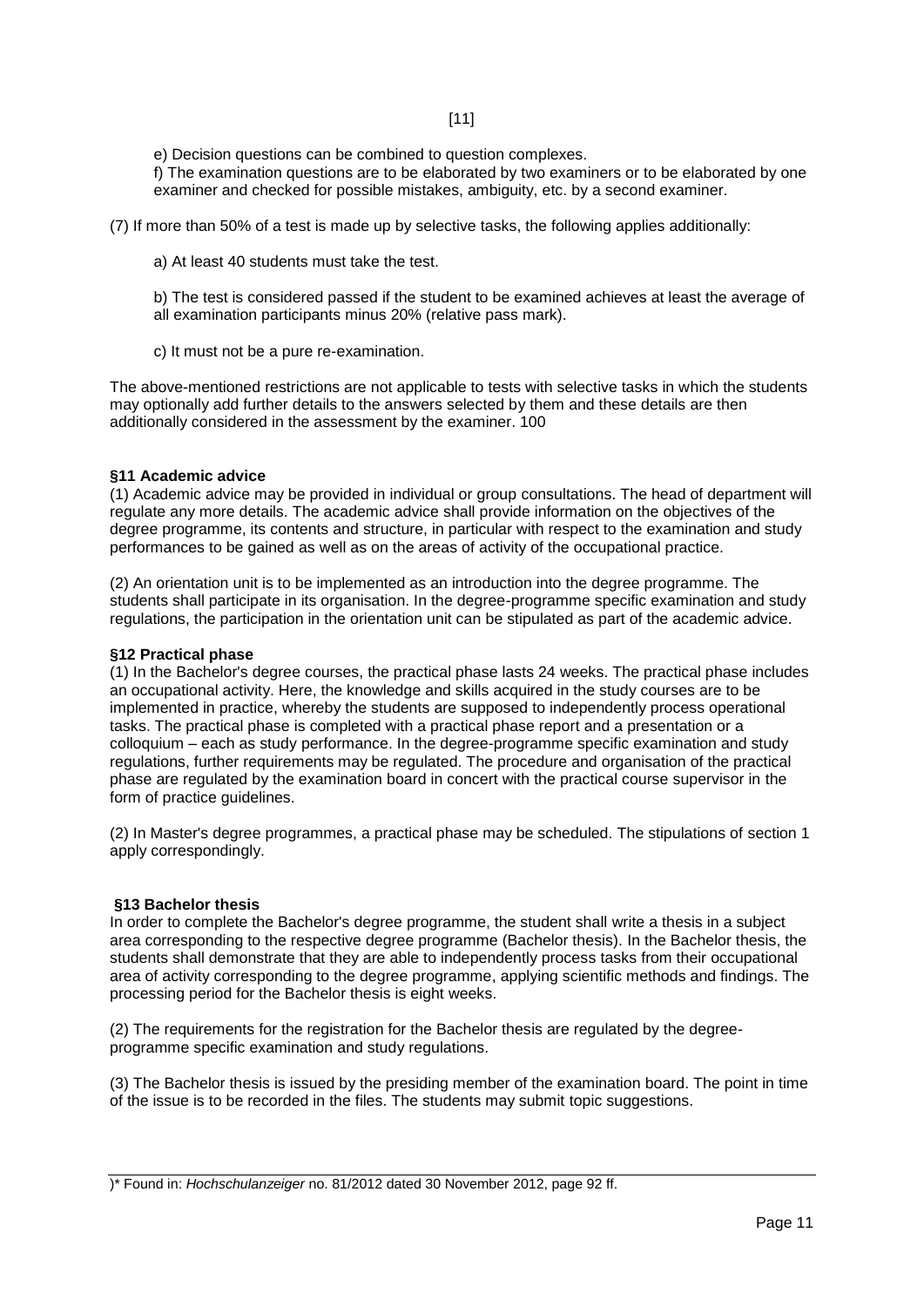(4) The thesis can be supervised by any examiner according to  $\S$  9 in the framework of the organisational possibilities. The students may suggest the examiner with their consent; their suggestion should be adhered to if possible.

(5) The topic must be construed in a way that it can be processed within the stipulated periods. Three copies of the thesis are to be handed in (one copy for display and two copies for the examiners) at the presiding member of the examination board or to be sent with the post mark of the last day of the period. The point in time of submission is to be recorded in the files.

(6) Before the expiration of the period, the student may file an application for an extension to be submitted at the chairman of the examination board. If a good cause is given, they can extend the processing period by a maximum of six weeks. Prior to the decision on the application, a declaration of the supervising examiner is to be obtained by the chairman of the examination board. With the extension, the total processing period may not exceed fourteen weeks. In extreme cases, an interruption of maximally six weeks or a withdrawal may be accepted by the examination board; § 24 applies correspondingly.

(7) In the thesis, any sections which are taken over from other works either in letter or in spirit are highlighted correspondingly, indicating the source. Together with the thesis, the student shall provide a written declaration stating that they have written the thesis themselves without any external help and have only used the sources and aids indicated.

(8) Unless stringent contradicting reasons are given, the thesis is assessed and marked by the supervising examiner and a second examiner, who are members of the circle of examiners according to § 9, section 1, and are appointed by the presiding member of the examination board.

(9) The mark of the thesis is calculated from the average of the assessments. The examiners may additionally hold a colloquium in order to determine whether the thesis is an independent performance of the student.

#### **§14 Master thesis**

(1) In order to complete the Master's degree programme, the student shall write a thesis in a subject area corresponding to the respective degree programme (Master thesis). In the Master thesis, the students shall demonstrate that they are able to independently process a problem from their occupational area of activity corresponding to the degree programme, applying scientific methods and findings, to classify the problem in the interdisciplinary context and to independently deepen and further develop scientific findings. The processing period for the Master thesis is 26 weeks.

(2) Sections 2 to 9 of § 13 apply correspondingly. The entire processing period with extension (§13, section 6) may not exceed 32 weeks.

#### **§ 15 Taking examinations – Participation requirements and admission restriction**

(1) The student may only participate in an examination if they have registered for the examination in the framework of the procedure according to  $\S$  6, section 10. If the student participates in an examination without such registration, the examination is deemed not taken. If they miss the examination, § 23, section 3 applies. The registration period may also be extended with the precondition that, additionally, a registration for the course in the framework of the procedure according to § 6, section 11, is to be effected.

(2) The examination board in concert with the head of department may restrict the admission to individual courses and, if applicable, refer the remaining students to the same course of another professor provided that this is required for a proper implementation of the course.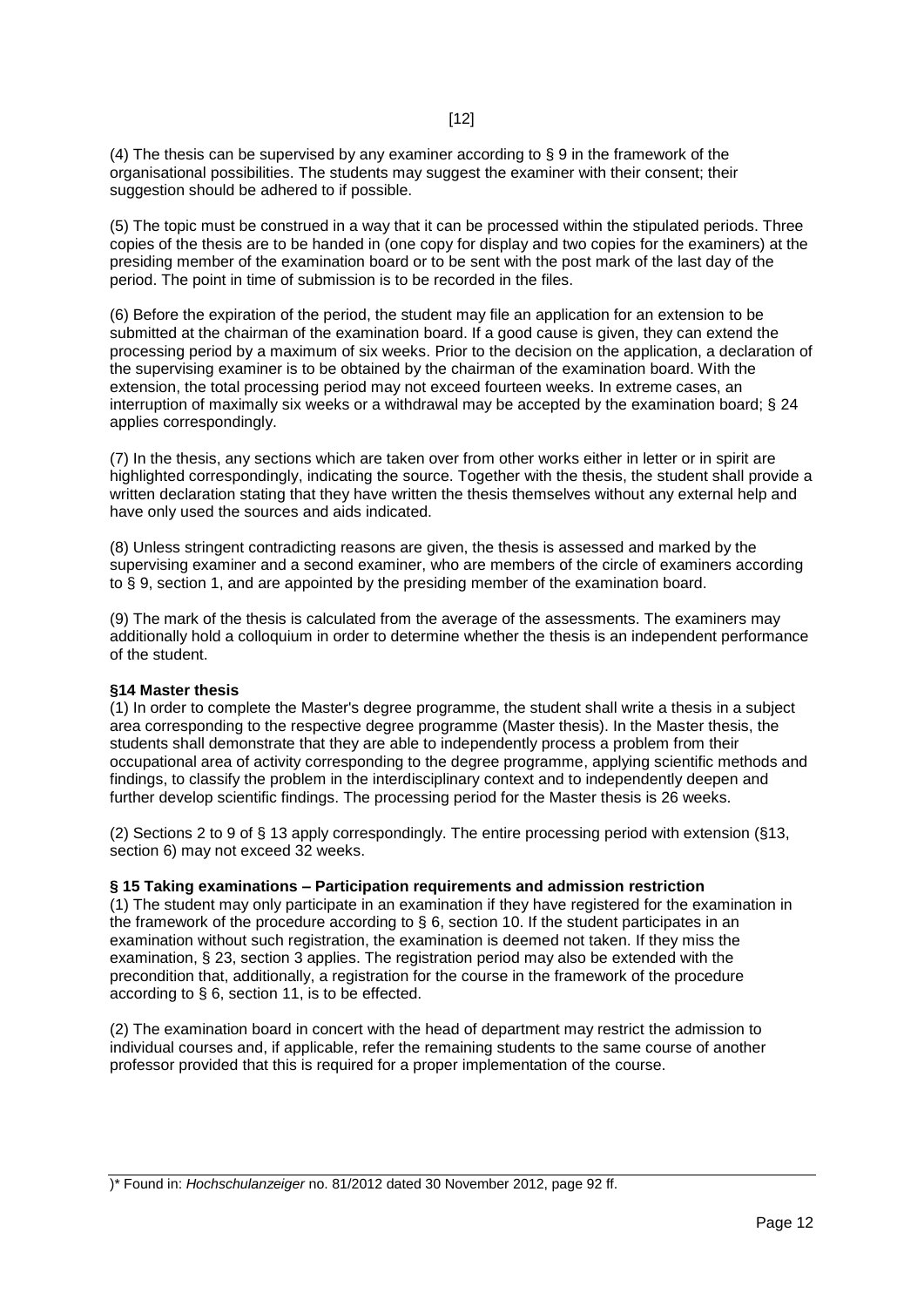## **§ 16 Repetition of examinations**

(1) Examinations which have been passed cannot be repeated.

(2) All examination and study performances which are not passed in the first attempt can be repeated twice, a failed Bachelor and Master thesis may only be repeated once; in justified exceptional cases, the chairman of the examination board may approve a second repetition.

(3) If no further repetition options exist, the examination is to be deemed a final fail.

(4) Students who have finally failed one examination in an economics degree programme are not allowed to take the examinations. The same applies to degree programmes of the same university or other universities if the examination objects of the examination which has been ultimately failed are also bindingly prescribed in the respective degree programme by the examination and study regulations.

## **§ 17 Assessment and marking**

(1) The examination and study performances as well as the Bachelor and Master thesis of the individual student are assessed. Group work may be acknowledged as the independent performance of one individual student to the extent to which the individual performance can be unambiguously delimited and evaluated. The elaboration of the Bachelor or Master thesis in the form of group work is excluded.

(2) The mark of a module (module mark) corresponds to the mark of the examination performance allocated to it. In the event of several examination performances, the module mark is the mean value of the individual examination performances weighted according to the credit points. If in doubt, the examination performances are to be weighted in equal parts.

(3) If an examination is divided into several examination performances, e.g. because several forms of examination are used, a uniform evaluation standard is to be stipulated before the beginning of the first partial examination performance at the latest. An examination performance may also be divided such that every individual examination performance is to be passed in order to pass the overall examination. The weighting proportions of the individual examination performances are to be stipulated taking into consideration the workload of the students and the qualification objectives of the module. If in doubt, the equal weighting proportions are to be stipulated.

(4) An examination performance is passed if it has been assessed with the mark "*ausreichend*" [adequate] (4.0).

(5) For the assessment of an examination performance as well as for an individual assessment and the assessment of the Bachelor or Master thesis, the following marks are used:

1.0 = *sehr gut* [very good] (an excellent performance)

2.0 = *gut* [good] (an performance which is significantly above the average requirements)

3.0 = *befriedigend* [satisfactory] (an performance which meets the average requirements) 4.0 = *ausreichend* [adequate] (an performance which still meets the requirements despite some shortcomings)

5.0 = *nicht ausreichend* [inadequate] (an performance which fails to meet the requirements due to significant shortcomings)

For a differentiated assessment, the marks are formed by lowering or increasing the mark number by 0.3. The marks 0.7, 4.3, 4.7 and 5.3 are excluded here.

(6) The module mark, the mark of the Bachelor and Master thesis and the overall mark are: up to and including 1.5: *sehr gut* [very good] above 1.5 up to 2.5: *gut* [good] above 2.5 up to 3.5: *befriedigend* [satisfactory] above 3.5 up to 4.0: *ausreichend* [adequate] above 4.0: *nicht ausreichend* [inadequate]

<sup>)\*</sup> Found in: *Hochschulanzeiger* no. 81/2012 dated 30 November 2012, page 92 ff.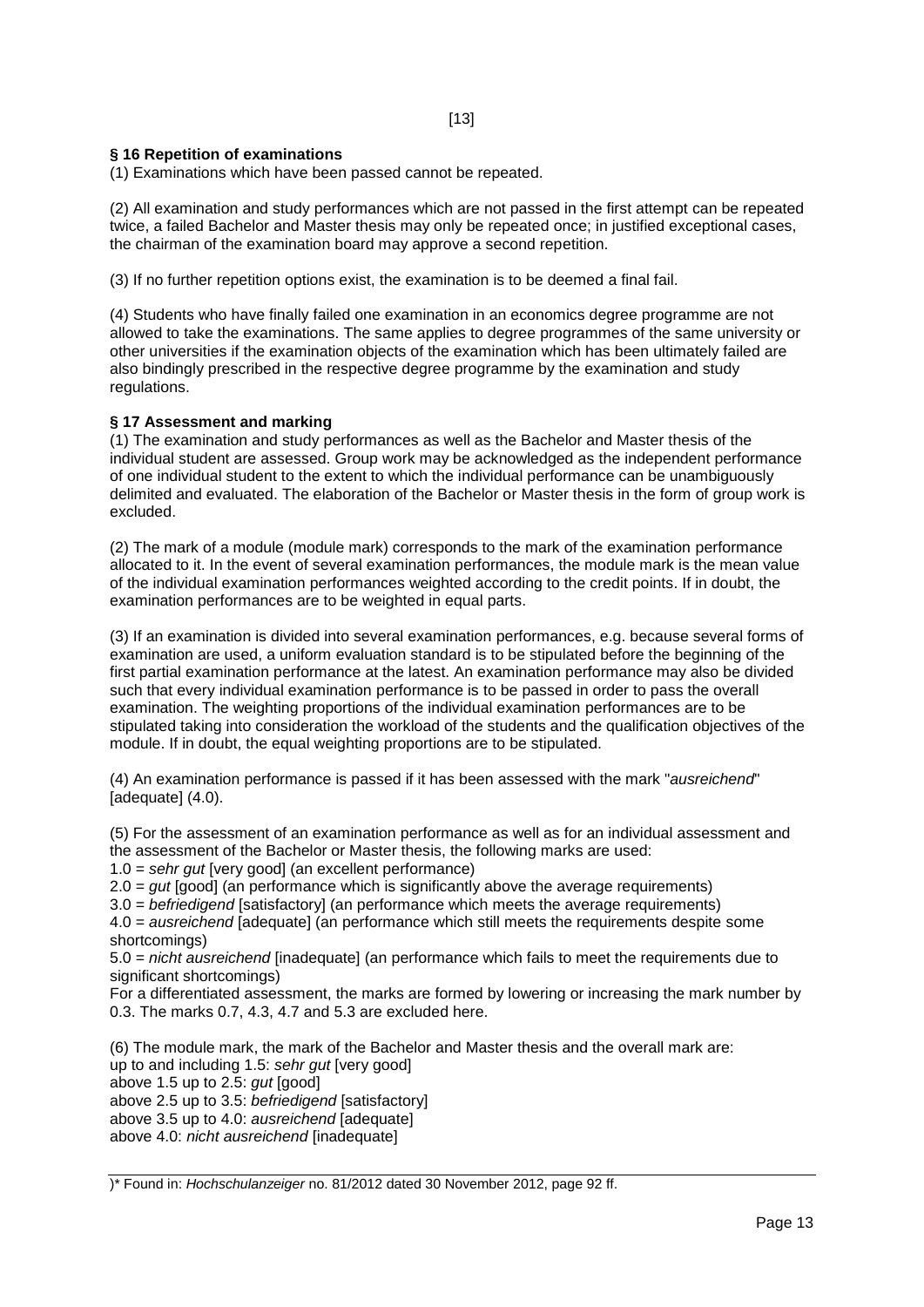(7) If the Bachelor's or Master's degree programme is passed (§18, section 1), an overall mark is formed. The overall mark is calculated as follows: a weighted mean value is calculated from all module marks and the mark of the Bachelor or Master thesis; here, the weighting is based on the credit points allocated to the respective module.

(8) When forming the module mark, the weighted partial mark and the overall mark, only the first two decimal places are taken into consideration, all other places are annulled without rounding.

(9) In addition to the overall mark, the relative mark is calculated. As percentage value, the relative mark expresses the ranking of the graduate with their overall mark. Its calculation is based on the ECTS guidelines passed by the European Union in its respective valid version and the related resolutions of the presiding committee and the examination board.

(10) A study performance is evaluated with "passed" (the mark "*ausreichend*" [adequate] (4.0) as minimum requirement) or with "failed" ("*nicht ausreichend* " [inadequate]) but is not marked. Section 3 applies correspondingly.

**§ 18 Passing as well as diploma, diploma supplement and certificate of academic degree** (1) The Bachelor's or Master's degree programme is passed if all prescribed examinations of the individual modules and the thesis have been passed and the certificate for the attendance of Hamburg University for Applied Sciences for the respective degree programme is present.

(2) If the requirements of section 1 are met, the Bachelor's or the Master's diploma and the certificate of the academic degree are issued in the German and English language within four weeks. The certificate contains:

a) The modules, their designations, the module mark and the credit points achieved therewith;

b) The topic and the mark of the Bachelor or Master thesis and the credit points achieved therewith;

c) The overall mark and a reference to the formation of the overall mark, the total number of credit points achieved, as well as the designation of the degree programme and

d) The relative final mark.

The diploma is signed by the presiding member of the examination board. The date of the diploma is the date on which the fulfilment of all requirements according to section 1 is determined. Furthermore, the date on which all requirements according to section 1 have been fulfilled is noted.

(3) Together with the diploma and the certificate of academic degree, a diploma supplement is issued. The diploma supplement contains the following information:

- a) Information on the holder of the qualification
- b) Information on the qualification
- c) Information on the level of the qualification
- d) Information on the content and the results achieved
- e) Information on the status of the qualification
- f) Transcript of Records (ToR)
- g) Further information,

<sup>)\*</sup> Found in: *Hochschulanzeiger* no. 81/2012 dated 30 November 2012, page 92 ff.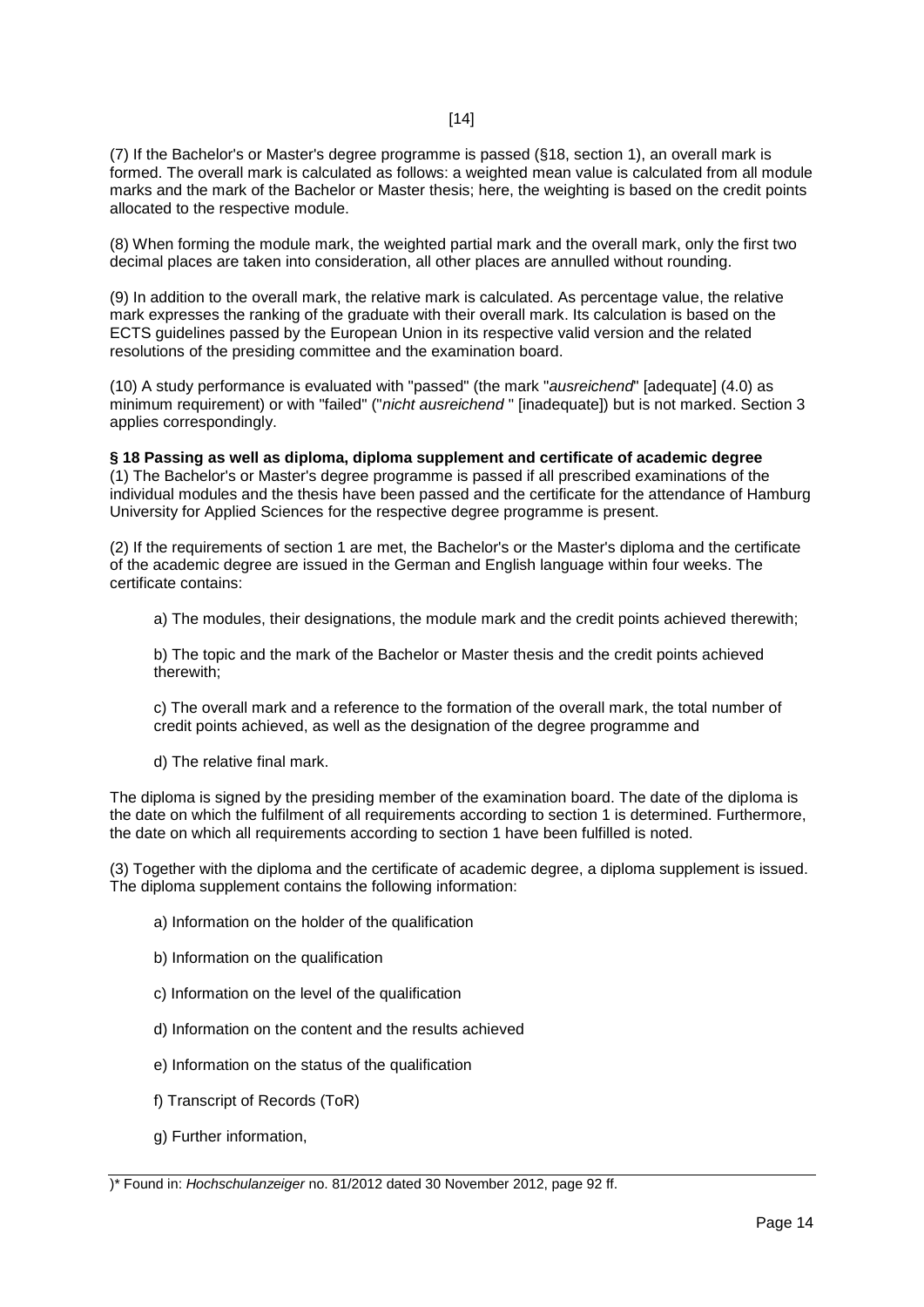- h) Certification and
- i) Information on the national university system.

The diploma supplement is issued in the English language.

(4) Students who terminate the degree programme without degree will receive a certificate indicating the completed modules, marks and the credit points achieved upon request. The certificate must state that the Bachelor's and Master's examination has not been taken or not been passed.

(5) Students who ultimately failed the Bachelor's or Master's examination will receive a written notification on this, in which information on the legal remedies available is to be included.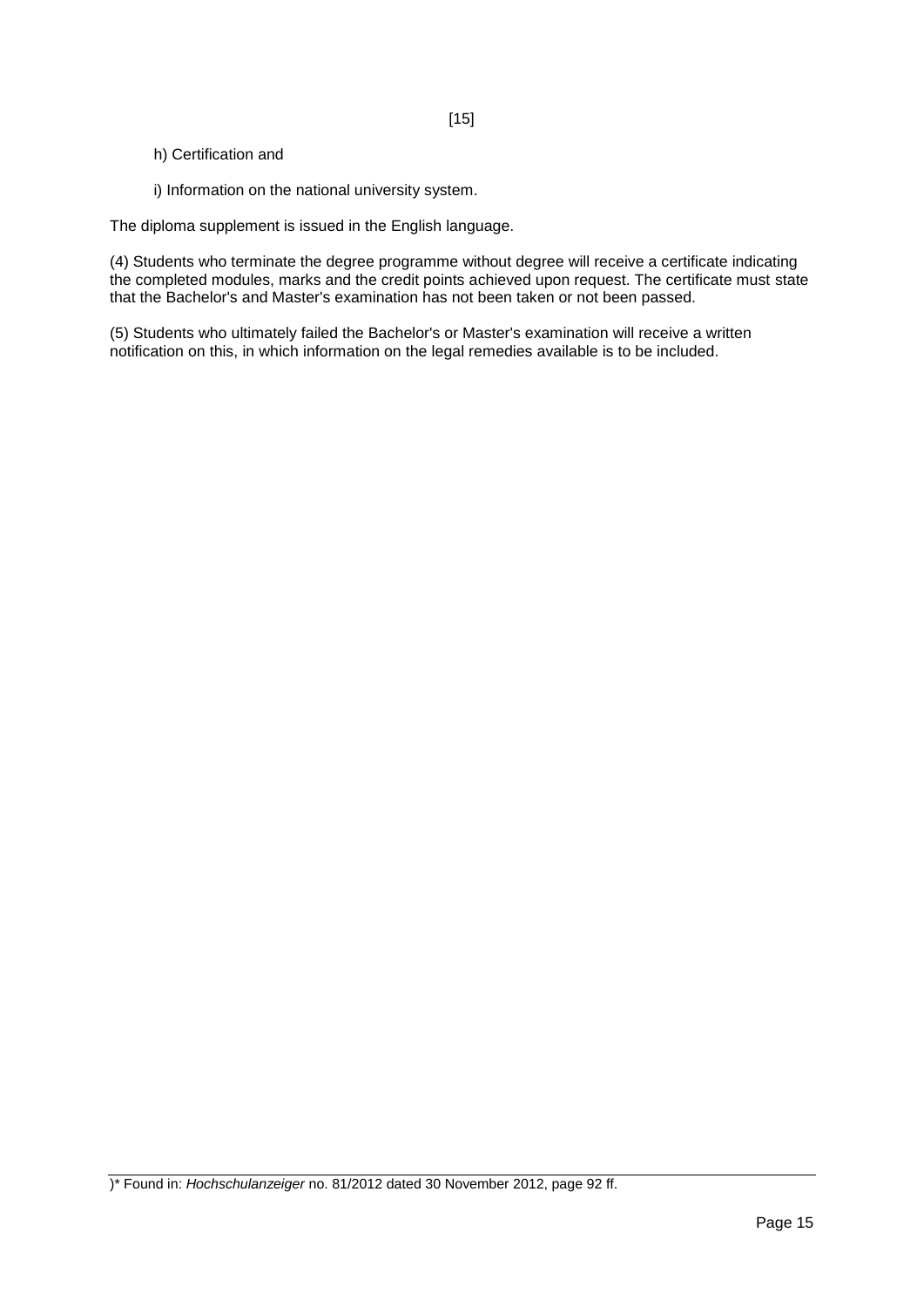## **5 Section – Other examination matters**

#### **§ 19 Recognition of performances – examination and study performances, duration of studies and other knowledge and skills**

(1) Study and examination performances as well as the duration of studies are recognised, as far as no significant difference exists between the knowledge gained at other universities in Germany or abroad and the knowledge to be gained in the respective degree programme of the Department of Economics. For the crediting of study and examination performances and study periods gained outside of the Federal Republic of Germany, the equivalency agreements as well as agreements in the framework of university partnerships are to be observed. A crediting of the Bachelor and Master thesis and of more than two thirds of the examination and study performances as well as study periods is excluded.

(2) Any knowledge and skills gained outside of university studies are to be credited in a scope of up to half of the examination and study performance to be gained as well as the study periods if they are equivalent and required for the graduation in the respective degree programme. Crediting the Bachelor and Master thesis and more than half of the examination and study performances to be gained as well as study periods is excluded.

(3) Equivalent practical phases are credited.

(4) Performances gained at a foreign university in the framework of one or several semesters abroad and which cannot be credited according to section 1 may be recognised as optional compulsory modules (called "open optional compulsory module"). The preconditions for such recognition are that the courses on which the performance to be acknowledged is based have been completed successfully and that such courses reasonably supplement the academic offer of the degree programme of the Department of Economics. This is always the case if the course attended abroad is a component of the academic offer of a related degree programme. Related degree programmes are all economic degree programmes, as well as the commercial informatics and commercial engineering degree programmes. Performances gained in the remaining academic offer of Hamburg University of Applied Sciences or another domestic or foreign university may be acknowledged as optional compulsory modules according to sentences 1 to 4. Every optional compulsory module in the degree programmes of the Department of Economics may be replaced by an open optional compulsory module in the sense of sentence 1, having the same number of credit points as the regular optional module. A crediting of performances extrinsic to the degree programme is only implemented to the amount of the credit points of the respective optional compulsory module. The open optional compulsory module is to be marked. § 17, section 2 applies accordingly. Unmarked performances are to be considered as 4.0.

(5) A recognition on condition is admissible. For the crediting, the marks – provided that the marking systems are comparable – are to be taken over and to be included in the calculation of the overall mark. In the event of mark systems which cannot be compared, the mark "*ausreichend*" [adequate] (4.0) will serve as basis unless the student requests an examination to be held for determining the mark.

(6) The examination board will decide on the crediting, based on a declaration of the respective specialist professor. The examination board will also decide on the crediting of practical course periods based on a declaration of the respective practical course supervisor. The examination board will also decide which conditions are to be met.

(7) Study periods as well as examination and study performances are credited upon the student's request. The student shall provide the documents required for such crediting. A crediting of examination and study performances after the first examination attempt has started is excluded.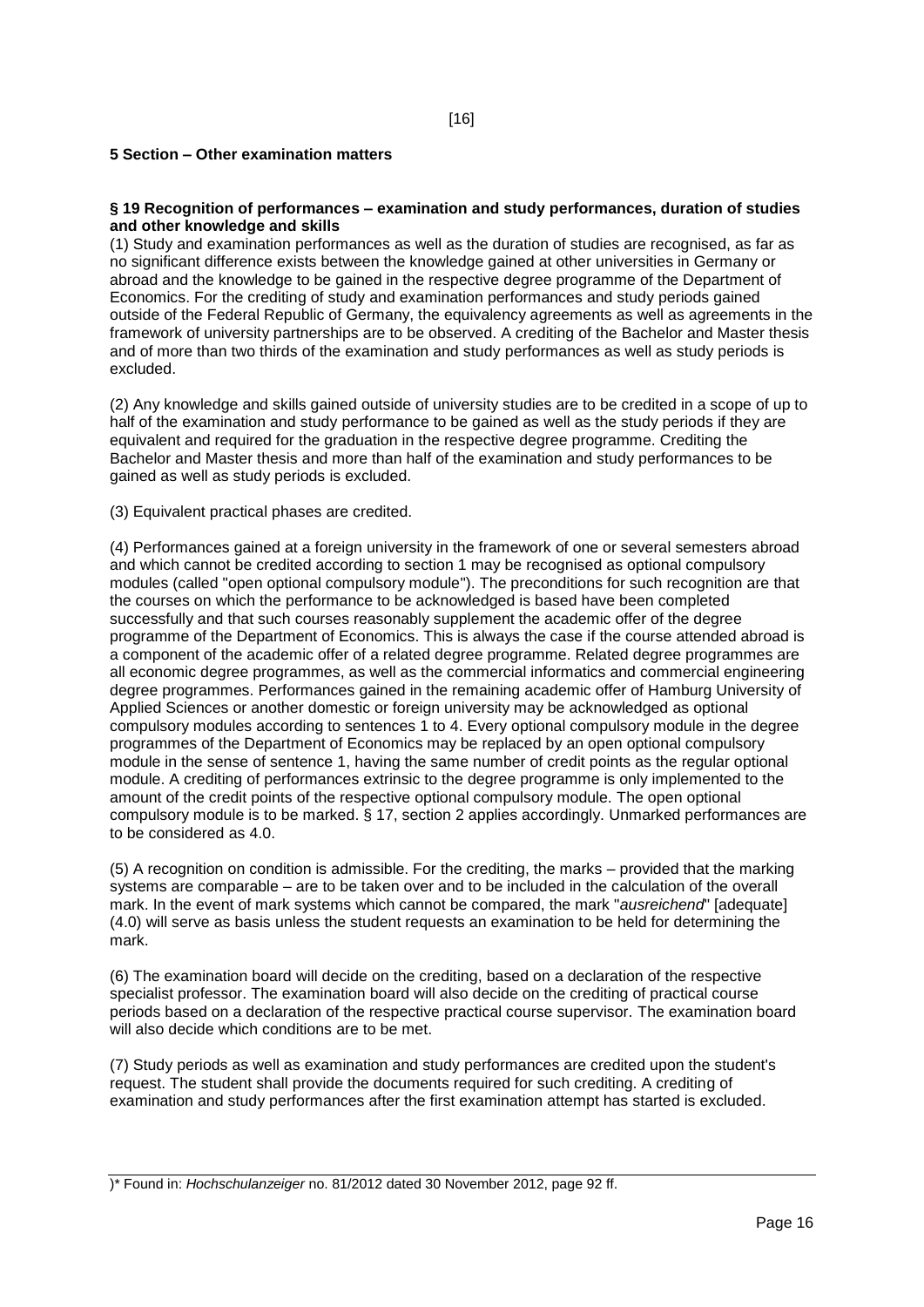## [17]

## **§ 20 Examination files, retention periods, inspection of files**

(1) An examination file will be maintained for every student. It may be maintained in written and/or electronic form. The examination file documents all examination results relevant to the success of the studies.

(2) The retention periods for examination files, student files and examination work are based on the "*Aktenordnung für die HAW Hamburg* (*HAW Aktenordnung*)" [documentation procedures for Hamburg university of applied sciences] in their respective valid version. Insofar as *HAW Aktenordnung* or any other statutory stipulations do not prescribe any mandatory retention periods, a retention period of two years applies.

(3) The students may be granted insight into the correction of their written work with the examiner after a prior announcement of appointments until the expiration of the following semester at the latest. After the following semester has expired, the documents can no longer be viewed.

#### **§ 21 Compensation for disadvantages for disabled and chronically ill students**

(1) If a student verifies that they are unable to take the examination wholly or partially in the prescribed form or within the prescribed processing periods due to a chronic illness or a disability, the examination board may extend the processing period correspondingly or admit equivalent, suitable examination forms. If the prescribed attendance obligations cannot be met, the examination board may stipulate reasonable compensatory performances as compensation. If a compensation for disadvantages is possible, the examination board shall stipulate the details. Furthermore, in necessary exceptional cases for prescribed practical courses and periods abroad, a compensation performance is to be stipulated as well if possible.

(2) If the examination board makes a decision according to section 1, the representative officer for students with disabilities according to §§ 88, section 3, *HmbHG* is to be involved.

(3) For the verification of a disability or chronic disease, the presentation of suitable evidence, in particular a medical certificate, may be demanded. In cases of doubt, the presiding member of the examination board may demand the presentation of a qualified medical certificate. The latter must at least contain information on the physical and/or psychological dysfunctions caused by the disability and/or chronic disease, its effects on the examination and studying capabilities of the student from a medical point of view, the point in time of the examination on which the medical certificate is based as well as a medical prediction regarding the duration of the chronic disease or disability. The presiding member may forego the presentation of a medical certificate if the chronic disease or disability of the student is obvious.

#### **§ 22 Compensation for disadvantages for specific life situations**

(1) Upon request, the maternity periods according to the respective *Gesetz zum Schutz der erwerbstätigen Mutter* (*MuSchG*) [German maternity protection law] as well as the periods of the laws on parental leave and nursing care leave are to be considered correspondingly.

(2) Upon request, the maternity periods as well as the periods of parental and nursing care leave interrupt or extend any examination in the framework of the admissible time limits stipulated by these regulations or the degree-programme specific regulations. Any interruption or extension exceeding the admissible statutory frame is excluded. If the work assigned cannot be completed in time due to the utilisation of these periods, the examination shall be deemed aborted for good cause. The topic or the specific task cannot be assigned to the student again; a new topic or task shall be assigned when the examination is taken again.

(3) Insofar as the persons affected are unable to attend courses and examinations, it is to be verified upon request if and how the knowledge can be otherwise acquired and tested. If the prescribed compulsory attendances cannot be complied with, the examination board may stipulate appropriate compensatory performances. If a compensation for disadvantages is possible, the examination board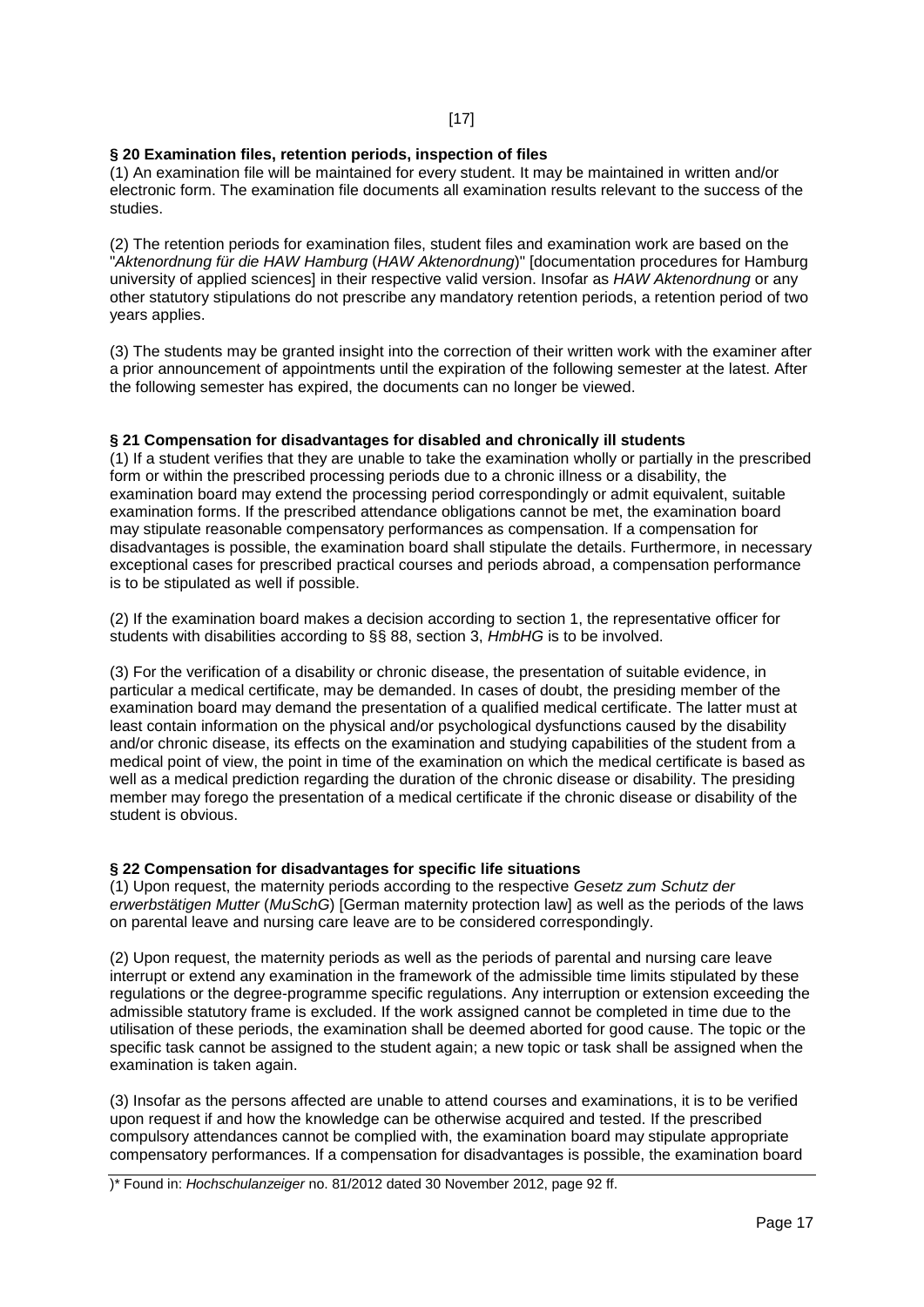shall stipulate the details. Furthermore, in required exceptional cases, compensatory performances rendered for prescribed practical courses and semesters abroad are to be stipulated if possible, as well.

(4) The preconditions for the utilisation of the maternity periods as well as parental and nursing care leave are to be verified immediately upon submission of the request.

## **§ 23 Deceit, infringement of regulations, default**

(1) If the student attempts a deceit during an examination, the examiner and/or, in the event of a performance rendered in a controlled manner, the supervising person shall make a separate note of the event which they shall submit immediately to the presiding member of the examination board. If the attempted deceit becomes obvious during an examination, the student is not excluded from continuing the examination provided that no infringement of the regulations according to paragraph 2 is given. The student shall be informed immediately regarding the accusations against them. The decision on the existence of an attempted deceit is made by the examination board; before, the student is granted the opportunity to make a statement in this matter. If the examination board determines an attempted deceit, the examination or study performance shall be assessed with "*nicht ausreichend*" [inadequate] (5.0) and the study performance shall be deemed failed. If other students assist the attempted deceit, sentence 1 to 5 shall apply to their performances correspondingly. If the infringement has been made under a criminal violation or if three attempted deceits are determined within two subsequent semesters, the student may ultimately loose their right to repetition according to § 16.

(2) A student who culpably infringes the regulations in a manner that other students are disturbed during the examination, may be excluded from continuing the examination by the examiner and/or, if applicable, the supervising person if they continue their disturbing behaviour despite having been warned. Section 1, sentences 1, 3 and 4 shall apply correspondingly. If the examination board determines an infringement of the regulations justifying the exclusion, the examination performance shall be assessed with the mark "nicht ausreichend" [inadequate] (5.0) and the study performance shall be deemed failed. Otherwise, the student shall be granted the opportunity to render the examination or study performance again within due time.

(3) If a student has registered bindingly for an examination and if they fail to comply with the processing time for the examination or if they fail to appear for the examination date in time (default), the examination performance shall be assessed with the mark "nicht ausreichend" [inadequate] (5.0), while the study performance shall be deemed failed unless the student has failed to comply with the processing time or the examination date for good cause. A good cause is given if the student was prevented from complying with the date or the period for reasons beyond their control. The presiding member of the examination board may correspondingly extend the processing period for an examination if a good cause is given, which is to be reported by the student immediately in writing and verified. § 24, section 2, shall apply correspondingly.

(4) The decision of the examination board shall be reported to the affected student immediately, be justified and equipped with corresponding information on the available legal remedies.

## **§ 24 Interruption and withdrawal**

(1) The student may interrupt the examination or withdraw from the examination for good cause. In the event of an interruption, the examination may be continued upon elimination of the reason for interruption if this is legally or actually possible; in the event of a withdrawal, the examination may be taken again if legally possible.

(2) The reason for such interruption or withdrawal is to be reported to the presiding member of the examination board immediately, i.e. without culpable delay, in writing and verified. In the event of illness, a medical certificate is to be presented to the presiding member of the examination board which confirms the student's inability to take the examination at the point in time of the examination. The presiding member may forego such presentation if the illness of the student is obvious.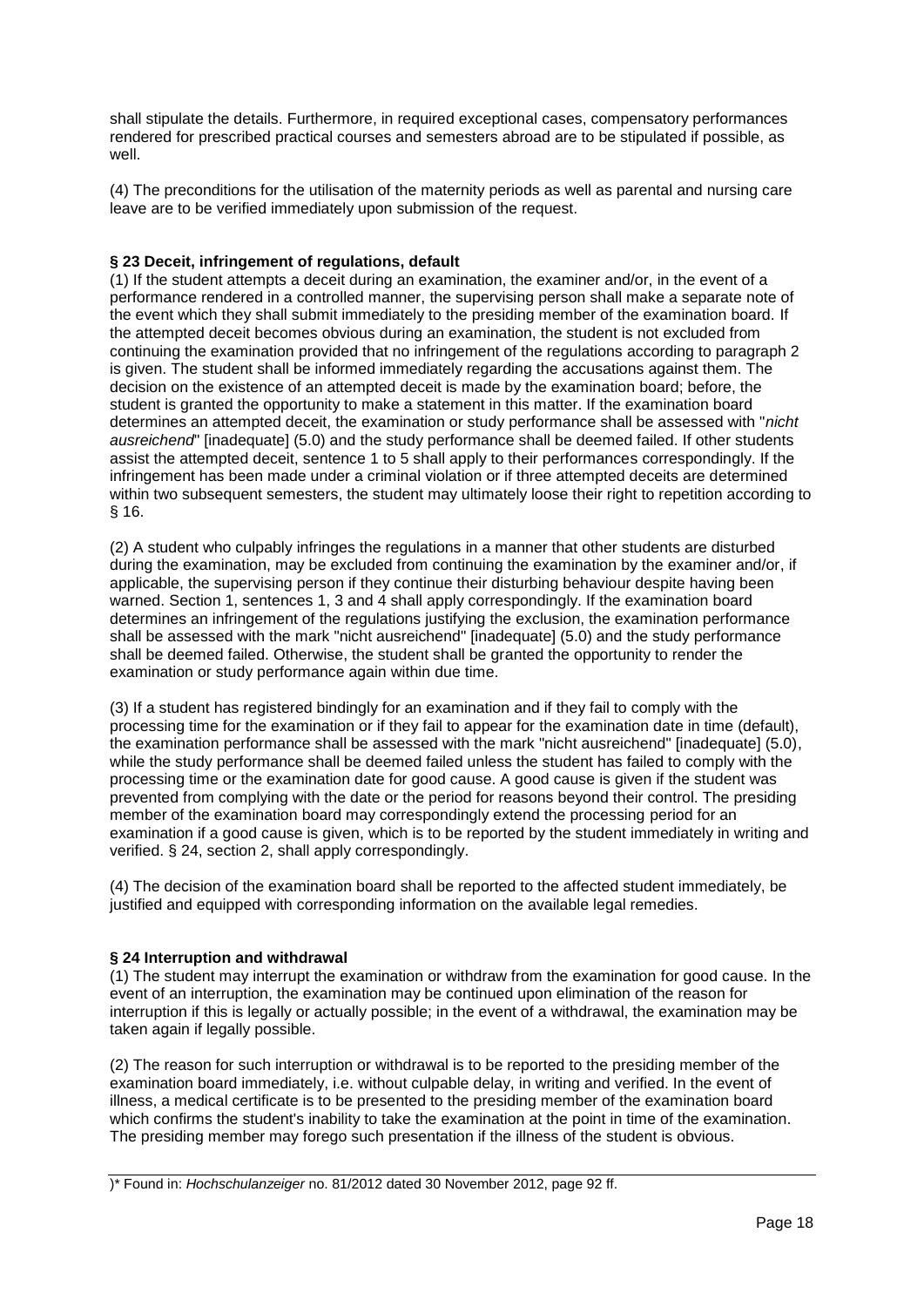(3) If a student interrupts the examination or withdraws from the examination without good cause, the examination in the respective examination subject is assessed with the mark "*nicht ausreichend*" [inadequate] (5.0), a study performance shall be deemed failed.

## **§ 25 Invalidity of the examination**

(1) If a student has conducted a deceit during an examination that is required for the successful completion of the degree programme and if this fact only becomes known after the handing-over of the diploma, the examination board may subsequently assess the respective examination performance or study performance with the mark "*nicht ausreichend*" [inadequate] (5.0) and/or as failed, correct any other marks affected by this and declare the degree programme wholly or partially unsuccessfully completed.

(2) If the preconditions for granting the diploma according to § 18, section 1, were not given and the student did not attempt a deceit in this regard and if this fact only becomes known after the handingover of the diploma, this defect is remedied by the passing of the respective examination.

(3) The incorrect diploma, diploma supplement and the certificate of academic degree of the Bachelor or Master degree are to be confiscated. A decision according to sections 1 and 2 is excluded upon the expiration of a period of five years as of the date of removal from the register of students.

## **§ 26 Objection**

(1) Any objections regarding examinations are to be submitted in writing to the presiding member of the examination board or to the objection committee of Hamburg university of applied sciences. The objection should be justified in writing. If the examination board does not redress the objection wholly or partially, the objection is presented to the responsible objection committee of Hamburg university of applied sciences for a decision.

(2) The examination board and the objection committee shall only verify the assessment of a performance as to whether the examiner has failed to observe significant process regulations, assumed incorrect circumstances, misjudged the general assessment principles or made irrelevant considerations.

(3) If the examination board deems an objection directed against the assessment of a performance justified and if this does not mandatorily lead to a specific assessment of the performance, they will order a new assessment of the written performance and a new rendering of other performances. Here, the examination board shall simultaneously appoint a new examiner. The examination board may have a hearing of the involved examiner before taking their decision.

(4) The right of the student to claim a subsequent correction shall remain unaffected.

#### **§ 27 Deviating regulations with joint degree programmes**

In joint courses, i.e. courses with other departments of the same university as well as with other universities in Germany or abroad (cross-university degree programmes), deviations from the stipulations of these regulations are possible if such deviation does not endanger the qualification target. Details can be obtained from the cooperation agreement and other agreements. For joint degree programmes, separate degree-programme specific examination and study regulations shall be agreed upon.